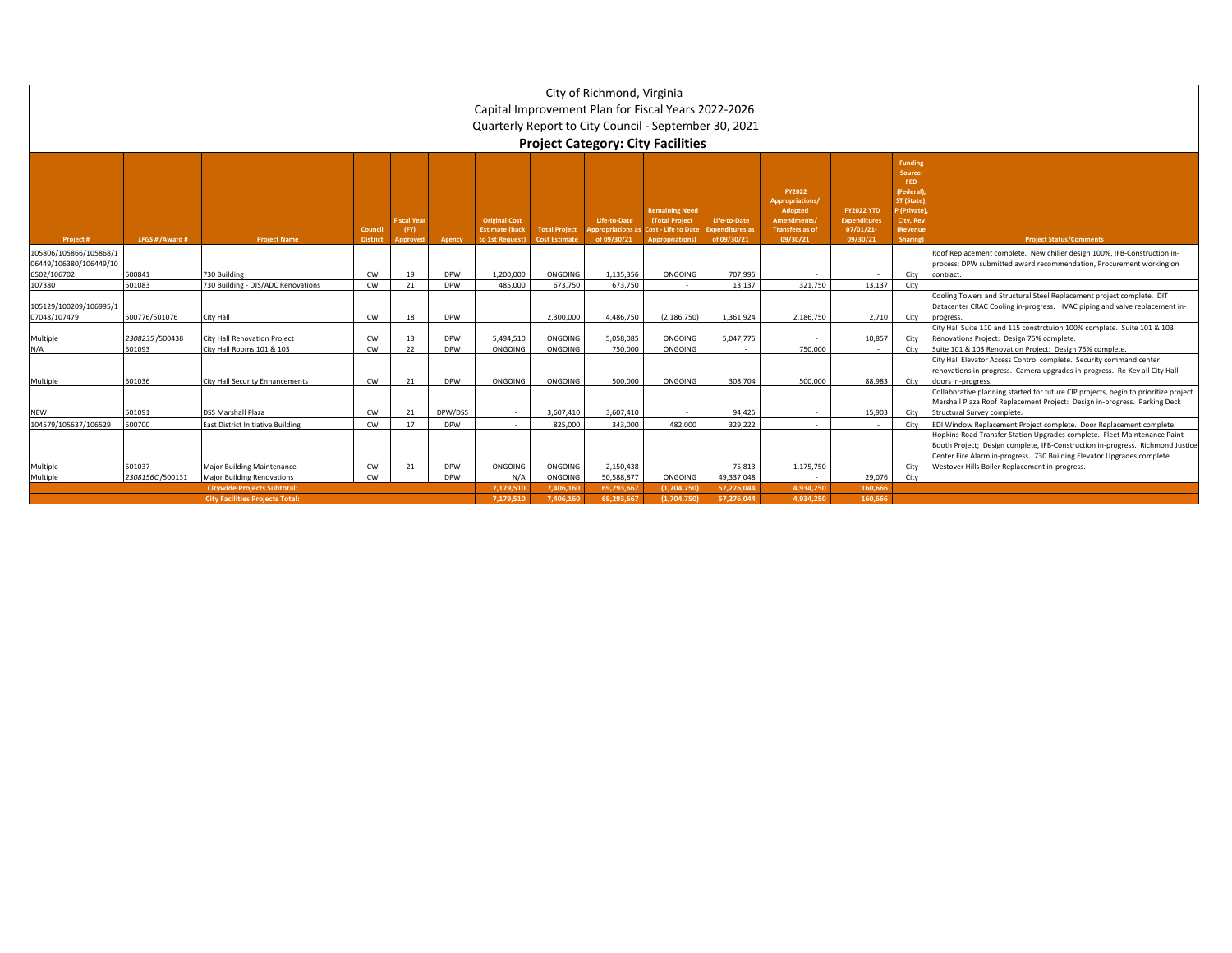|                      | City of Richmond, Virginia<br>Capital Improvement Plan for Fiscal Years 2022-2026 |                                                                                                     |                            |                    |                          |                          |                                                         |                                         |                                                       |                                       |                             |                      |                                 |                                                                                                                                                                      |
|----------------------|-----------------------------------------------------------------------------------|-----------------------------------------------------------------------------------------------------|----------------------------|--------------------|--------------------------|--------------------------|---------------------------------------------------------|-----------------------------------------|-------------------------------------------------------|---------------------------------------|-----------------------------|----------------------|---------------------------------|----------------------------------------------------------------------------------------------------------------------------------------------------------------------|
|                      |                                                                                   |                                                                                                     |                            |                    |                          |                          |                                                         |                                         |                                                       |                                       |                             |                      |                                 |                                                                                                                                                                      |
|                      |                                                                                   |                                                                                                     |                            |                    |                          |                          |                                                         |                                         | Quarterly Report to City Council - September 30, 2021 |                                       |                             |                      |                                 |                                                                                                                                                                      |
|                      |                                                                                   |                                                                                                     |                            |                    |                          |                          |                                                         |                                         | <b>Project Category: Culture &amp; Recreation</b>     |                                       |                             |                      |                                 |                                                                                                                                                                      |
|                      |                                                                                   |                                                                                                     |                            |                    |                          |                          |                                                         |                                         |                                                       |                                       | FY2022                      |                      | Funding<br>Source: FED          |                                                                                                                                                                      |
|                      |                                                                                   |                                                                                                     |                            |                    |                          |                          |                                                         |                                         | <b>Remaining Need</b>                                 |                                       | Appropriations/<br>Adopted  | <b>FY2022 YTD</b>    | (Federal), ST<br>(State), P     |                                                                                                                                                                      |
|                      |                                                                                   |                                                                                                     |                            | <b>Fiscal Year</b> |                          | <b>Original Cost</b>     |                                                         | Life-to-Date                            | (Total Project Cost -                                 | Life-to-Date                          | <b>Amendments</b>           | <b>Expenditures</b>  | Private), City                  |                                                                                                                                                                      |
| Project#             | LFGS # / Award #                                                                  | <b>Project Name</b>                                                                                 | Council<br><b>District</b> | (FY)<br>Approved   | Agency                   | 1st Request)             | <b>Estimate (Back to Total Project Cost</b><br>Estimate | <b>Appropriations as</b><br>of 09/30/21 | Life to Date<br><b>Appropriations</b>                 | <b>Expenditures as of</b><br>09/30/21 | Transfers as of<br>09/30/21 | 07/01/21<br>09/30/21 | <b>Rev (Revenue</b><br>Sharing) | <b>Project Status/Comments</b>                                                                                                                                       |
|                      |                                                                                   |                                                                                                     |                            |                    |                          |                          |                                                         |                                         |                                                       |                                       |                             |                      |                                 | Project is 98% completed; outstanding issues involving the installation of the basketball                                                                            |
| 100999               | 1308448/500217                                                                    | Abner Clay Park                                                                                     | $\overline{z}$             | 13                 | PRCF                     | 1,000,000                | 1,400,000                                               | 1,000,000                               | 400,000                                               | 920,199                               |                             |                      | City                            | court are being addressed with the contractor, City Attorney's office and Procurement                                                                                |
| 105149               | 500780                                                                            | Scott's Addition Green Space                                                                        |                            | 18                 | PRCF                     | 894,950                  | 894,950                                                 | 644,950                                 | 250,000                                               | 139,765                               |                             |                      | City                            | 90% plans completed for Phase ! of the proposed trail; negotiations with CSX concerning<br>trail's adjacency to their ROW have not been finalized                    |
|                      |                                                                                   | <b>Second District Total:</b>                                                                       |                            |                    |                          | 1.894.950                | 2.294.950                                               | 1.644.950                               | 650,000                                               | 1.059.965                             |                             |                      |                                 |                                                                                                                                                                      |
| 106388               | 500917/501029 Universal Access                                                    | <b>Fourth District Total:</b>                                                                       | $\overline{4}$             | 20                 | PRCF                     | ONGOING                  | ONGOING                                                 | 330,000<br>330,000                      | ONGOING                                               | 28,457<br>28,457                      | $\sim$                      | 249<br>249           | City                            | The Huguenot Flatwater project began in Sept. 2021.                                                                                                                  |
| 104241               | 500652                                                                            | Lakes at Byrd Park                                                                                  | 5 <sup>5</sup>             | 16                 | PRCF                     | 600,000                  | 600,000                                                 | 500,000                                 | 100,000                                               | 59.853                                | $\sim$                      | $\sim$               | City                            | No update                                                                                                                                                            |
| 100490               | 1308122/500200                                                                    | <b>Fifth District Total:</b><br>Ann Hardy Park Family Life Center                                   | -6                         | 10                 | PRCF                     | 600,000<br>1,565,928     | 600.000<br>1,715,928                                    | 500,000<br>1,715,928                    | 100,000                                               | 59,853<br>1,570,677                   | $\sim$                      | 41,262               | City                            | Project is 98% completed; the certificate of occupancy is pending                                                                                                    |
| 107068               | 501038                                                                            | Community Center Enhancements (FY21) - Hotchkiss                                                    | 6                          | 21                 | PRCF                     | 1,000,000                | 1,000,000                                               | 1,000,000                               |                                                       | 20,183                                | $\sim$                      | 589                  | City                            | Design development is underway                                                                                                                                       |
| 100503               | 500297                                                                            | James River Park Infrastructure<br><b>Sixth District Total:</b>                                     | -6                         |                    | PRCF                     | N/A<br>2,565,928         | ONGOING<br>2,715,928                                    | 850,000<br>3,565,928                    | ONGOING                                               | 484,951<br>2,075,811                  | $\sim$                      | 2,501<br>44,352      | City                            | Pump House Trail project completed                                                                                                                                   |
| 106844               | 500915                                                                            | Chimborazo Park Sidewalk Installations                                                              | $\overline{7}$             | 20                 | PRCF                     | 250,000                  | 250,000                                                 | 250,000                                 |                                                       | 2,073                                 | $\sim$                      |                      | City                            | Insufficient funding                                                                                                                                                 |
| 101764               | 500404                                                                            | Church Hill Teen Development Center                                                                 | $\overline{7}$             |                    | PRCF                     | 538,287                  | 538,287                                                 | 538,287                                 |                                                       | $\sim$                                | $\sim$                      | $\sim$               | City                            | Insufficient scope/funding                                                                                                                                           |
|                      |                                                                                   |                                                                                                     |                            |                    |                          |                          |                                                         |                                         |                                                       |                                       |                             |                      |                                 | Several projects in process including basketball court refurbishment @ Luck's Field                                                                                  |
| 104967               | 500755                                                                            | East District Park Transformation                                                                   | $\overline{7}$             | 17                 | PRCF                     | 1,918,600                | 1,918,600                                               | 1,918,600                               |                                                       | 657.000                               |                             | 2,944                | City                            | (completed), tennis and futsol courts @ Bill Robinson (90% complete)                                                                                                 |
|                      |                                                                                   |                                                                                                     |                            |                    |                          |                          |                                                         |                                         |                                                       |                                       |                             |                      |                                 | Construction underway; delays anticipated due to the installation of additional drainage                                                                             |
| 100595               | 1308447/500208                                                                    | Historic Fulton Community Memorial Park                                                             | -7                         | 13                 | PRCF                     | 600,000                  | 600,000                                                 | 600,000                                 |                                                       | 57,245                                |                             |                      | City                            | systems to handle unforeseen underground water issues                                                                                                                |
| 105804               | 500843                                                                            | <b>Seventh District Total</b><br><b>Blackwell Playground Upgrades</b>                               | 8                          | 19                 | PRCF                     | 3,306,887<br>100,000     | 3,306,887<br>350,000                                    | 3,306,887<br>350,000                    | $\sim$                                                | 716,318<br>82,419                     | $\sim$                      | 2,944<br>$\sim$      | City                            | City reviews completed and approved; will be bid for construction spring 2022.                                                                                       |
|                      |                                                                                   |                                                                                                     |                            |                    |                          |                          |                                                         |                                         |                                                       |                                       |                             |                      |                                 | Various improvements at the PG site completedincluding the installation of a new water                                                                               |
| 105819               | 500845                                                                            | Oak Grove School Renovations, Improvements and Playground Upgrades<br><b>Eighth District Total:</b> |                            | 19                 | PRCF                     | 300,000<br>400,000       | 300,000<br>650,000                                      | 100,000<br>450,000                      | 200,000<br>200,000                                    | 71.686<br>154,105                     | na.                         |                      | City                            | fountain, fence repairs, and installation of park benches                                                                                                            |
|                      |                                                                                   |                                                                                                     |                            |                    |                          |                          |                                                         |                                         |                                                       |                                       |                             |                      |                                 | Basketball courts under construction to be completed by the end of Dec. 2021. Tennis                                                                                 |
| 105803/105804        | 500842                                                                            | <b>Broad Rock Park Complex Improvements</b>                                                         |                            | 19                 | PRCF                     | 450,000                  | 450,000                                                 | 450,000                                 |                                                       | 314,480                               |                             | 672                  | City                            | court refurbishment completed summer 2021.                                                                                                                           |
|                      |                                                                                   |                                                                                                     |                            |                    |                          |                          |                                                         |                                         |                                                       |                                       |                             |                      |                                 | Skate park and athletic field construction well underway; should be completed by the                                                                                 |
| 101906               | 500428                                                                            | Southside Regional Park & Community Center<br><b>Ninth District Total</b>                           |                            | 14                 | PRCF                     | 10,700,000<br>11.150.000 | 14,000,000<br>14.450.000                                | 8.513.500<br>8.963.500                  | 5.486.500<br>5.486.500                                | 5.877.549<br>6.192.029                | 1.500.000<br>1.500.000      | 700.670<br>701.342   | City                            | end of Dec. 2021 pending the completion of underground electrical by Dominion Energy                                                                                 |
| 106390               | 500916/501030                                                                     | <b>Community Center Enhancements</b>                                                                | CW                         | 20                 | PRCF                     | 8,300,000                | 8,300,000                                               | 1,000,000                               | 7,300,000                                             | 205,113                               |                             |                      | City                            |                                                                                                                                                                      |
| Multiple<br>Multiple | 2308105 /500455<br>2308135/500231                                                 | Community Schools/Parks/Libraries                                                                   | <b>CW</b><br>CW            | 11                 | <b>DPW</b><br><b>DPW</b> | 8.251.485<br>6,591,500   | 8.251.485<br>6,591,500                                  | 8.251.485<br>6,603,000                  |                                                       | 8.039.994<br>6,128,300                | $\sim$                      | $\sim$<br>$\sim$     | City                            |                                                                                                                                                                      |
| Multiple             | 2308196/500273                                                                    | Library Projects<br>Library Retrofit                                                                | CW                         |                    | DPW                      | 11,927,353               | ONGOING                                                 | 12,168,409                              | (11,500)<br>ONGOING                                   | 12,179,669                            | $\sim$<br>$\sim$            | 42,842               | City<br>City                    |                                                                                                                                                                      |
|                      |                                                                                   |                                                                                                     |                            |                    |                          |                          |                                                         |                                         |                                                       |                                       |                             |                      |                                 | Water line installation @ Byan Park completed; picnic shelter refurbishment @ Bryan,<br>Byrd and Forest Hills Parks underway, Forest Hills Park maintenance building |
| 101931               | 501039                                                                            | Major Parks Maintenance                                                                             | ${\sf\small CW}$           | ${\bf 21}$         | PRCF                     | ONGOING                  | ONGOING                                                 | 1,500,000                               |                                                       | 84,644                                | 1,000,000                   | 46,560               | City                            | improvements completed                                                                                                                                               |
|                      |                                                                                   |                                                                                                     |                            |                    |                          |                          |                                                         |                                         |                                                       |                                       |                             |                      |                                 | Water line installation @ Byan Park completed; picnic shelter refurbishment @ Bryan,                                                                                 |
| 101931               |                                                                                   | 1308908 /500432 Major Park Renovations                                                              | CW                         |                    | PRCF                     | N/A                      | ONGOING                                                 | 7,888,366                               | ONGOING                                               | 8,630,220                             |                             | 275,168              | City                            | Byrd and Forest Hills Parks underway, Forest Hills Park maintenance building<br>improvements completed                                                               |
|                      |                                                                                   |                                                                                                     |                            |                    |                          |                          |                                                         |                                         |                                                       |                                       |                             |                      |                                 |                                                                                                                                                                      |
| 101012/107500 501040 |                                                                                   | Neighborhood Park Maintenance                                                                       | CW                         | 21                 | PRCF                     | ONGOING                  | ONGOING                                                 | 1,150,000                               |                                                       | 46,317                                | 650,000                     | 8,233                | City                            | Yancy St. Playground equipment installation completed; ordering new play equipmet for<br>Carter Jones/Fonticello; Drainage Correction @ Battery Park                 |
|                      |                                                                                   |                                                                                                     |                            |                    |                          |                          |                                                         |                                         |                                                       |                                       |                             |                      |                                 |                                                                                                                                                                      |
| 101012               | 1308907/500222                                                                    | Neighborhood Park Renovations                                                                       | CW                         |                    | PRCF                     | N/A                      | ONGOING                                                 | 9,077,740                               | ONGOING                                               | 9,788,886                             |                             | 3,548                | City                            | Yancy St. Playground equipment installation completed; ordering new play equipmet for<br>Carter Jones/Fonticello; Drainage Correction @ Battery Park                 |
|                      |                                                                                   |                                                                                                     |                            |                    |                          |                          |                                                         |                                         |                                                       |                                       |                             |                      |                                 | HVAC upgrades @Randolph Community Center, bleachers and gymnasium lighting                                                                                           |
| 100486               | 1308115/500194                                                                    | Parks and Recreation Building Maintenance                                                           | cw                         |                    | PRCF                     | N/A                      | ONGOING                                                 | 7,559,801                               | ONGOING                                               | 6,647,996                             | 900,000                     | 100,355              | City                            | upgrades @ Randolph and Powhatan Community Centers                                                                                                                   |
| 107070               | 501041                                                                            | Riverview Cemetery Expansion                                                                        | CW                         | 21                 | PRCF                     | 948,026                  | 948,026                                                 | 948,026                                 |                                                       | 9,800                                 |                             |                      | City                            | Project currently under construction; expected to be completed by Feb. 2022                                                                                          |
|                      |                                                                                   | <b>Citywide Projects Subtotal:</b><br><b>Culture &amp; Recreation Projects Total:</b>               |                            |                    |                          | 36.018.364<br>55,936,129 | 24.091.011<br>48,108,776                                | 56.146.827<br>74,908,092                | 7.288.500<br>13,725,000                               | 51.760.939<br>62,047,475              | 2.550.000<br>4,050,000      | 476.706<br>1,225,593 |                                 |                                                                                                                                                                      |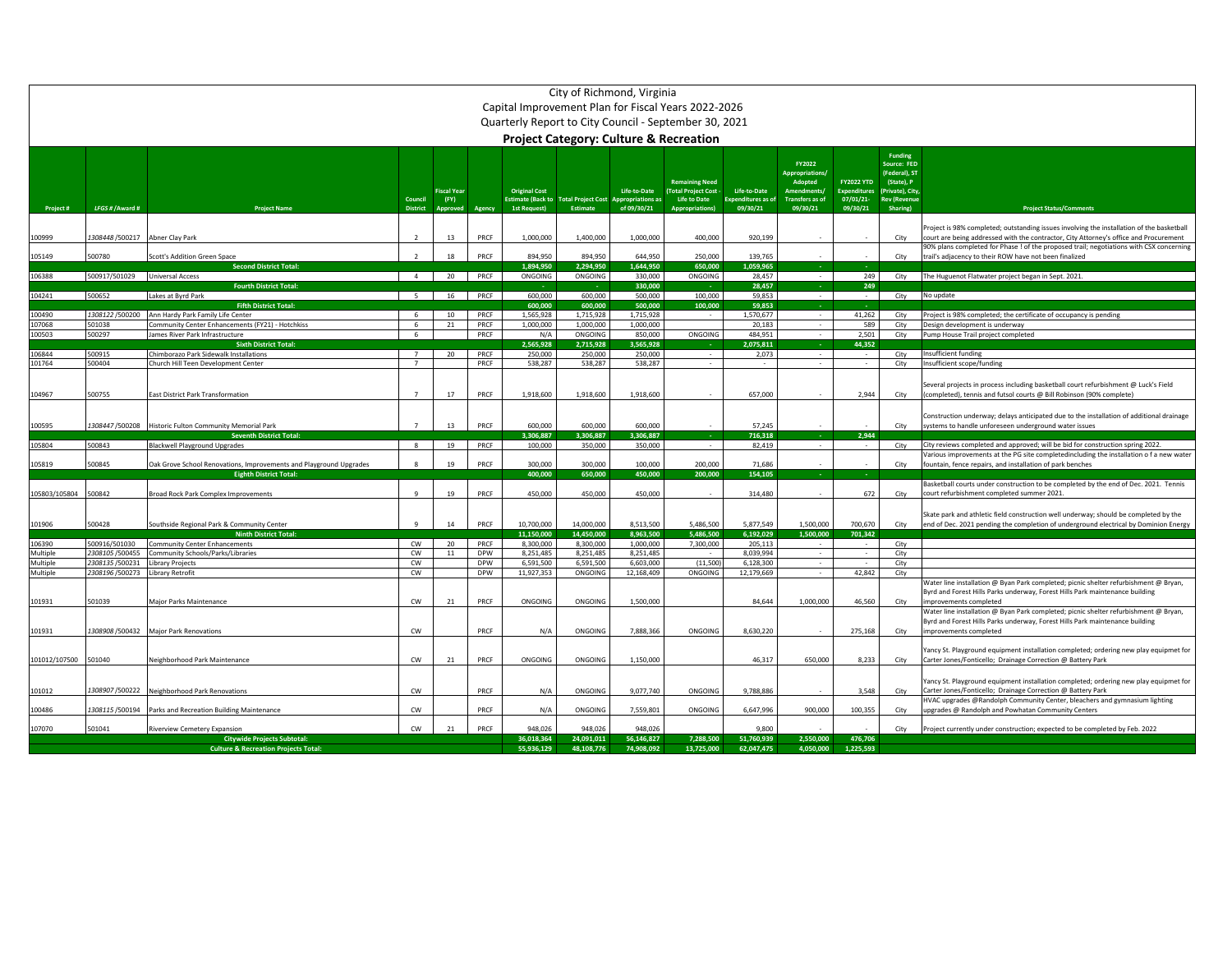|                    | City of Richmond, Virginia<br>Capital Improvement Plan for Fiscal Years 2022-2026 |                                                             |                            |                                        |                   |                                                                  |                                              |                                                         |                                                                                                       |                                                       |                                                                                                 |                                                                  |                                                                                                                 |                                                                                                                                                                                                                                                                                                                                                                                                      |  |
|--------------------|-----------------------------------------------------------------------------------|-------------------------------------------------------------|----------------------------|----------------------------------------|-------------------|------------------------------------------------------------------|----------------------------------------------|---------------------------------------------------------|-------------------------------------------------------------------------------------------------------|-------------------------------------------------------|-------------------------------------------------------------------------------------------------|------------------------------------------------------------------|-----------------------------------------------------------------------------------------------------------------|------------------------------------------------------------------------------------------------------------------------------------------------------------------------------------------------------------------------------------------------------------------------------------------------------------------------------------------------------------------------------------------------------|--|
|                    | Quarterly Report to City Council - September 30, 2021                             |                                                             |                            |                                        |                   |                                                                  |                                              |                                                         |                                                                                                       |                                                       |                                                                                                 |                                                                  |                                                                                                                 |                                                                                                                                                                                                                                                                                                                                                                                                      |  |
|                    | Project Category: Economic & Community Development                                |                                                             |                            |                                        |                   |                                                                  |                                              |                                                         |                                                                                                       |                                                       |                                                                                                 |                                                                  |                                                                                                                 |                                                                                                                                                                                                                                                                                                                                                                                                      |  |
|                    |                                                                                   |                                                             |                            |                                        |                   |                                                                  |                                              |                                                         |                                                                                                       |                                                       |                                                                                                 |                                                                  |                                                                                                                 |                                                                                                                                                                                                                                                                                                                                                                                                      |  |
| Project #          | LFGS # / Award #                                                                  | <b>Project Name</b>                                         | Council<br><b>District</b> | <b>Fiscal Year</b><br>(FY)<br>Approved | Agency            | <b>Original Cost</b><br><b>Estimate (Back to</b><br>1st Request) | <b>Total Project Cost</b><br><b>Estimate</b> | Life-to-Date<br><b>Appropriations as</b><br>of 09/30/21 | <b>Remaining Need</b><br><b>Total Project Cost -</b><br><b>Life to Date</b><br><b>Appropriations)</b> | Life-to-Date<br><b>Expenditures</b> as of<br>09/30/21 | FY2022<br>Appropriations/<br>Adopted<br><b>Amendments</b><br><b>Transfers as of</b><br>09/30/21 | <b>FY2022 YTD</b><br><b>Expenditures</b><br>07/01/21<br>09/30/21 | <b>Funding Source:</b><br>FED (Federal), ST<br>(State), P<br>(Private), City<br><b>Rev (Revenue</b><br>Sharing) | <b>Project Status/Comments</b>                                                                                                                                                                                                                                                                                                                                                                       |  |
| N/A                | 2918100                                                                           | Brookland Park Boulevard Parking Lots (ECD)                 | $\mathbf{3}$               | 13                                     |                   | $\sim$                                                           | 150,000                                      | 150,000                                                 | $\sim$                                                                                                | $\sim$                                                | $\sim$                                                                                          | $\sim$                                                           |                                                                                                                 |                                                                                                                                                                                                                                                                                                                                                                                                      |  |
|                    |                                                                                   | <b>Third District Total:</b>                                |                            |                                        |                   | <b>College</b>                                                   | 150,000                                      | 150,000                                                 | - 1                                                                                                   | a.                                                    | - 1                                                                                             | n.                                                               |                                                                                                                 |                                                                                                                                                                                                                                                                                                                                                                                                      |  |
| 102750             | 500573                                                                            | Heritage Center/Lumpkin's Jail (Devil's Half Acre)          | 6                          | 15                                     | DED               | 24.800.000                                                       | 24.800.000                                   | 8.050.000                                               | 16.750.000                                                                                            | 2.852.266                                             | $\sim$                                                                                          | 102.685                                                          | ST. City                                                                                                        | RFP will be issued in early 2022 for the Slave Trail Improvements and trail head                                                                                                                                                                                                                                                                                                                     |  |
| 101766             | 500406                                                                            | Hull Street Redevelopment & Conservation                    | 6                          |                                        | PDR               | 200,000                                                          | 300,000                                      | 300,000                                                 | $\sim$                                                                                                | 120.989                                               | $\sim$                                                                                          | 116,001                                                          | City                                                                                                            | Draft alternatives for gateway signage complete, scheduled meeting to make selection; working with consultant<br>on walking tour to evaluate conditions                                                                                                                                                                                                                                              |  |
|                    | 2108612/500283/500469/5                                                           |                                                             |                            |                                        |                   |                                                                  |                                              |                                                         |                                                                                                       |                                                       |                                                                                                 |                                                                  |                                                                                                                 |                                                                                                                                                                                                                                                                                                                                                                                                      |  |
| 100241             | 00542/500543/500544                                                               | Main Street Station Multi-Modal Transportation Center       |                            |                                        | <b>DPW</b>        | 75.079.720                                                       | 96.000.000                                   | 86.670.590                                              | 9.329.410                                                                                             | 88.665.477                                            | $\overline{\phantom{a}}$                                                                        |                                                                  | FED. ST. City                                                                                                   |                                                                                                                                                                                                                                                                                                                                                                                                      |  |
| 101767             | 5008313/500407                                                                    | Shockoe Revitalization Strategy Plan Implementation         |                            | 13                                     | DED               | 3.864.000                                                        | 6.600.000                                    | 3.864.000                                               | 2.736.000                                                                                             | 3.561.005                                             | $\sim$                                                                                          | $\sim$                                                           | FED, City                                                                                                       |                                                                                                                                                                                                                                                                                                                                                                                                      |  |
| N/A                | 500920/501031                                                                     | Tredegar/Brown's Island Accessible Walk Improvements        |                            | 20                                     | PDR               | ONGOING                                                          | ONGOING                                      | 780,000                                                 | ONGOING                                                                                               |                                                       | 380,000                                                                                         | $\sim$                                                           | FED. City                                                                                                       | PDR work complete; this project should be shifted to DPW                                                                                                                                                                                                                                                                                                                                             |  |
|                    | 501066                                                                            | <b>Sixth District Total:</b>                                | $\overline{7}$             |                                        | PRCF              | 103.943.720<br>36,400,000                                        | 127.700.000<br>ONGOING                       | 99.664.590<br>1.700.000                                 | 28.815.410<br>ONGOING                                                                                 | 95.199.737<br>$\sim$                                  | 380.000                                                                                         | 218.685<br>$\sim$                                                |                                                                                                                 | RFP will be issued in early 2022 for community engagement and design of the campus.                                                                                                                                                                                                                                                                                                                  |  |
| N/A<br>103056      | 500615                                                                            | <b>Enslaved African Heritage Campus</b><br>Stone Bistro     | $\overline{z}$             | 21<br>16                               | DED               | 31,000,000                                                       | 31.000.000                                   | 30.286.804                                              | 713.196                                                                                               | 22.382.592                                            | $\sim$<br>$\sim$                                                                                | $\sim$                                                           | City<br>City                                                                                                    |                                                                                                                                                                                                                                                                                                                                                                                                      |  |
|                    |                                                                                   | <b>Seventh District Total:</b>                              |                            |                                        |                   | 67.400.000                                                       | 31.000.000                                   | 31.986.804                                              | 713.196                                                                                               | 22.382.592                                            |                                                                                                 | . .                                                              |                                                                                                                 |                                                                                                                                                                                                                                                                                                                                                                                                      |  |
| 101519<br>Multiple | 2108123/500323<br>5008105C /500396                                                | Citywide Wayfinding Signage<br>Neighborhoods in Bloom       | <b>CW</b><br><b>CW</b>     |                                        | PDR<br><b>HCD</b> | 1.695.000<br>N/A                                                 | 1.695.000<br>ONGOING                         | 1.695.000<br>6.001.125                                  | $\sim$<br>ONGOING                                                                                     | 1.372.385<br>5.300.288                                | $\sim$<br>$\sim$                                                                                | 10.538<br>30                                                     | City<br>City                                                                                                    | Shockoe signs installed; Planning and design work complete for Carytown package; Working with Procurement to<br>extend expired contract before finalizing additional purchases; On 8/31/2021 the program got reimbursed by<br>\$8,699.30 for a wayfinding sign got damaged /City Claim #: 20-1695479                                                                                                 |  |
|                    |                                                                                   |                                                             |                            |                                        |                   |                                                                  |                                              |                                                         |                                                                                                       |                                                       |                                                                                                 |                                                                  |                                                                                                                 |                                                                                                                                                                                                                                                                                                                                                                                                      |  |
| 104689/101525      | 1308131/500328                                                                    | Percent for the Arts                                        | <b>CW</b>                  |                                        | <b>PDR</b>        | N/A                                                              | ONGOING                                      | 3.143.644                                               | ONGOING                                                                                               | 1.253.380                                             | 556.396                                                                                         | $\sim$                                                           | City                                                                                                            | The CPC has approved seven projects on the PAC FY22 Work Plan. Four projects are currently in the planning<br>stages: Southside Community Center Skatepark (Dist 9), Hillside Court (Dist 5), Westover Hills (Dist 4) and<br>Community Gardens (Dists 3, 6 & 8); Southside Community Center Skatepark, Hillside Court and Community<br>Gardens will all begin incurring expenses in the 2nd Quarter. |  |
| 101526             | 2108132/500329                                                                    | Riverfront Plan Implementation                              | CW                         | 13                                     | PDR               | 962.500                                                          | 100,000,000                                  | 12.903.919                                              | 87.096.083                                                                                            | 12.816.514                                            | $\sim$                                                                                          | $\sim$                                                           | City, Rev                                                                                                       | Working with PRCF to complete UDC application for conceptual approval of Missing Link; anticipate UDC and CPC<br>action in winter 2022                                                                                                                                                                                                                                                               |  |
|                    |                                                                                   | <b>Citywide Projects Subtotal:</b>                          |                            |                                        |                   | 2.657.500                                                        | 101.695.000                                  | 23.743.688                                              | 87.096.081                                                                                            | 20.742.567                                            | 556.396                                                                                         | 10.568                                                           |                                                                                                                 |                                                                                                                                                                                                                                                                                                                                                                                                      |  |
|                    |                                                                                   | <b>Economic &amp; Community Development Projects Total:</b> |                            |                                        |                   | 174.001.220                                                      | 260.545.000                                  | 155.545.082                                             | 116.624.687                                                                                           | 138.324.897                                           | 936.396                                                                                         | 229.253                                                          |                                                                                                                 |                                                                                                                                                                                                                                                                                                                                                                                                      |  |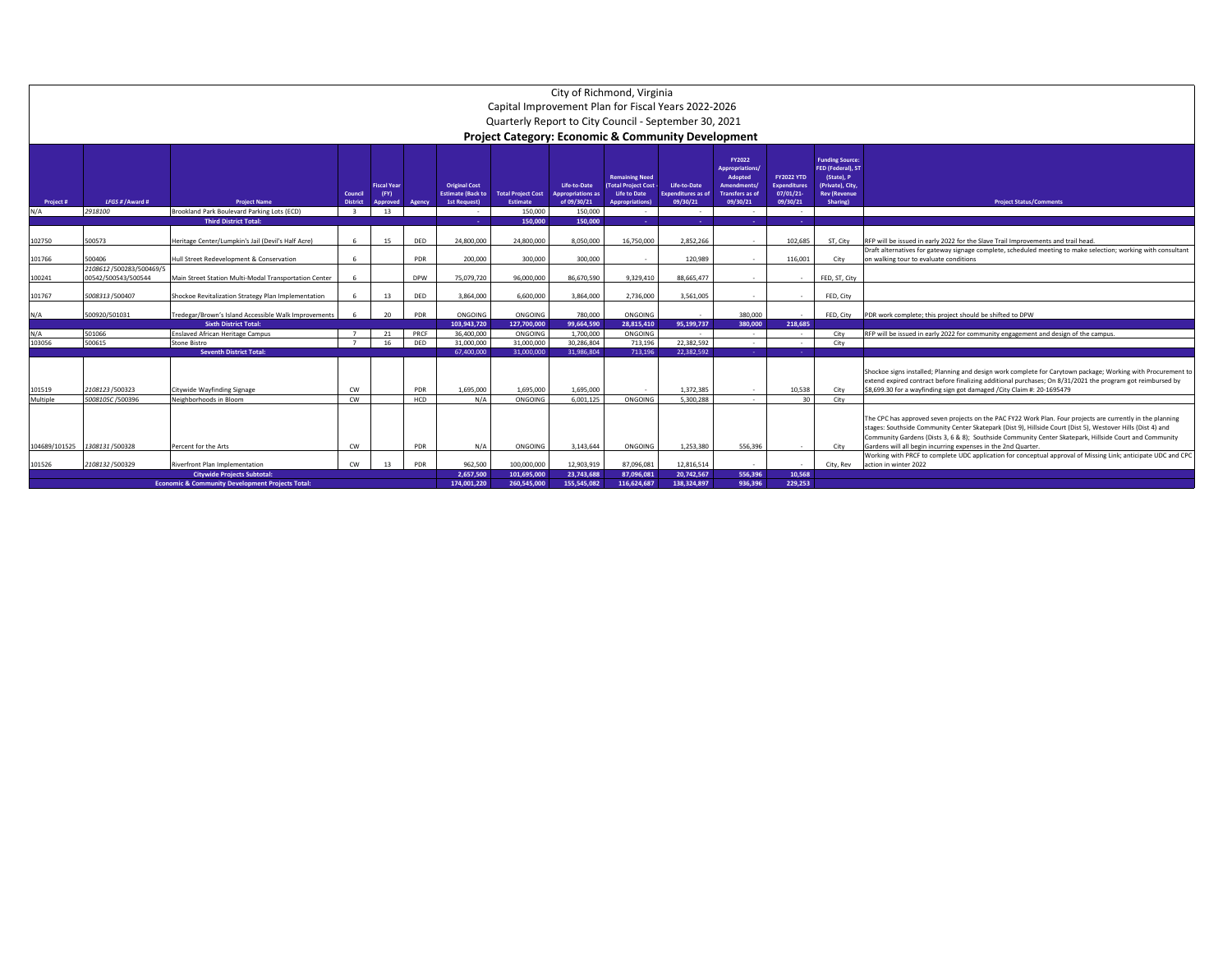|                                 |                                                                                                                                                                                                                                                                                                                                                                                                                                                                                                                                                                                                                                                                                                                                                                                                  |                                                                        |    |    |                            | Capital Improvement Plan for Fiscal Years 2022-2026<br>Quarterly Report to City Council - September 30, 2021 |                            | City of Richmond, Virginia<br><b>Project Category: Education</b> |                            |                        |                    |         |      |                                          |
|---------------------------------|--------------------------------------------------------------------------------------------------------------------------------------------------------------------------------------------------------------------------------------------------------------------------------------------------------------------------------------------------------------------------------------------------------------------------------------------------------------------------------------------------------------------------------------------------------------------------------------------------------------------------------------------------------------------------------------------------------------------------------------------------------------------------------------------------|------------------------------------------------------------------------|----|----|----------------------------|--------------------------------------------------------------------------------------------------------------|----------------------------|------------------------------------------------------------------|----------------------------|------------------------|--------------------|---------|------|------------------------------------------|
| Project #                       | <b>Funding</b><br>Source:<br>FED.<br>Remaining<br>FY2022<br>(Federal).<br><b>ST (State)</b><br><b>Need (Total</b><br>Appropriations/<br><b>Project Cost</b><br><b>FY2022 YTD P (Private)</b><br>Adopted<br><b>Original Cost</b><br><b>Life to Date</b><br>Life-to-Date<br>Life-to-Date<br><b>Expenditures</b> City, Rev<br><b>Fiscal Year</b><br>Amendments/<br><b>Estimate (Back to</b><br><b>Total Project</b><br><b>Appropriations as</b><br>07/01/21<br>(FY)<br>Appropriation Expenditures as of<br><b>Transfers as of</b><br>Council<br><b>(Revenue</b><br>09/30/21<br>LFGS # / Award #<br><b>Project Name</b><br>of 09/30/21<br>09/30/21<br>09/30/21<br><b>Project Status/Comments</b><br><b>District</b><br>Sharing)<br>1st Request)<br><b>Cost Estimate</b><br>Agency<br><b>Approved</b> |                                                                        |    |    |                            |                                                                                                              |                            |                                                                  |                            |                        |                    |         |      |                                          |
| 102336                          | 7808105 / 500493                                                                                                                                                                                                                                                                                                                                                                                                                                                                                                                                                                                                                                                                                                                                                                                 | <b>High School Athletic Facilities</b>                                 | CW | 13 | <b>RPS</b>                 | N/A                                                                                                          | 2,658,438                  | 2,658,438                                                        | $\sim$                     | 2,574,434              | $\sim$             |         | City |                                          |
| 105739/105756<br>/105757/105758 | 500846                                                                                                                                                                                                                                                                                                                                                                                                                                                                                                                                                                                                                                                                                                                                                                                           | <b>New School Construction</b>                                         | CW | 19 | <b>DPW</b>                 | 195,000,000                                                                                                  | ONGOING                    | 150,000,000                                                      | ONGOING                    | 138,634,302            | $\sim$             | 404,645 | City |                                          |
| 102336                          | 7808103 / 500495                                                                                                                                                                                                                                                                                                                                                                                                                                                                                                                                                                                                                                                                                                                                                                                 | School ADA Compliance                                                  | CW | 13 | <b>RPS</b>                 | N/A                                                                                                          | ONGOING                    | 23,174,720                                                       | ONGOING                    | 20,119,511             | $\sim$             | . .     | City | Funds encumbered in the amount of \$48K. |
| 102336                          | 2308198 / 500160                                                                                                                                                                                                                                                                                                                                                                                                                                                                                                                                                                                                                                                                                                                                                                                 | School CIP Planning & Construction                                     | CW | 13 | <b>RPS</b>                 | N/A                                                                                                          | ONGOING                    | 182,419,204                                                      | ONGOING                    | 175,108,813            | $\sim$             |         | City |                                          |
| 102336                          | Invoices pending payment of \$2.5M which will be captured within<br>the 1st Qtr. Funds encumbered in the amount of \$3.2M.<br>7808111 / 500492/ 500840 School Capital Maintenance<br>113,875,895<br>2,100,000<br><b>RPS</b><br>N/A<br>ONGOING<br>125,396,931<br>ONGOING<br><b>CW</b><br>13<br>City                                                                                                                                                                                                                                                                                                                                                                                                                                                                                               |                                                                        |    |    |                            |                                                                                                              |                            |                                                                  |                            |                        |                    |         |      |                                          |
|                                 |                                                                                                                                                                                                                                                                                                                                                                                                                                                                                                                                                                                                                                                                                                                                                                                                  | <b>Citywide Projects Subtotal:</b><br><b>Education Projects Total:</b> |    |    | 195,000,000<br>195,000,000 | 2,658,438<br>2,658,438                                                                                       | 483,649,293<br>483,649,293 |                                                                  | 450,312,955<br>450,312,955 | 2,100,000<br>2,100,000 | 404,645<br>404,645 |         |      |                                          |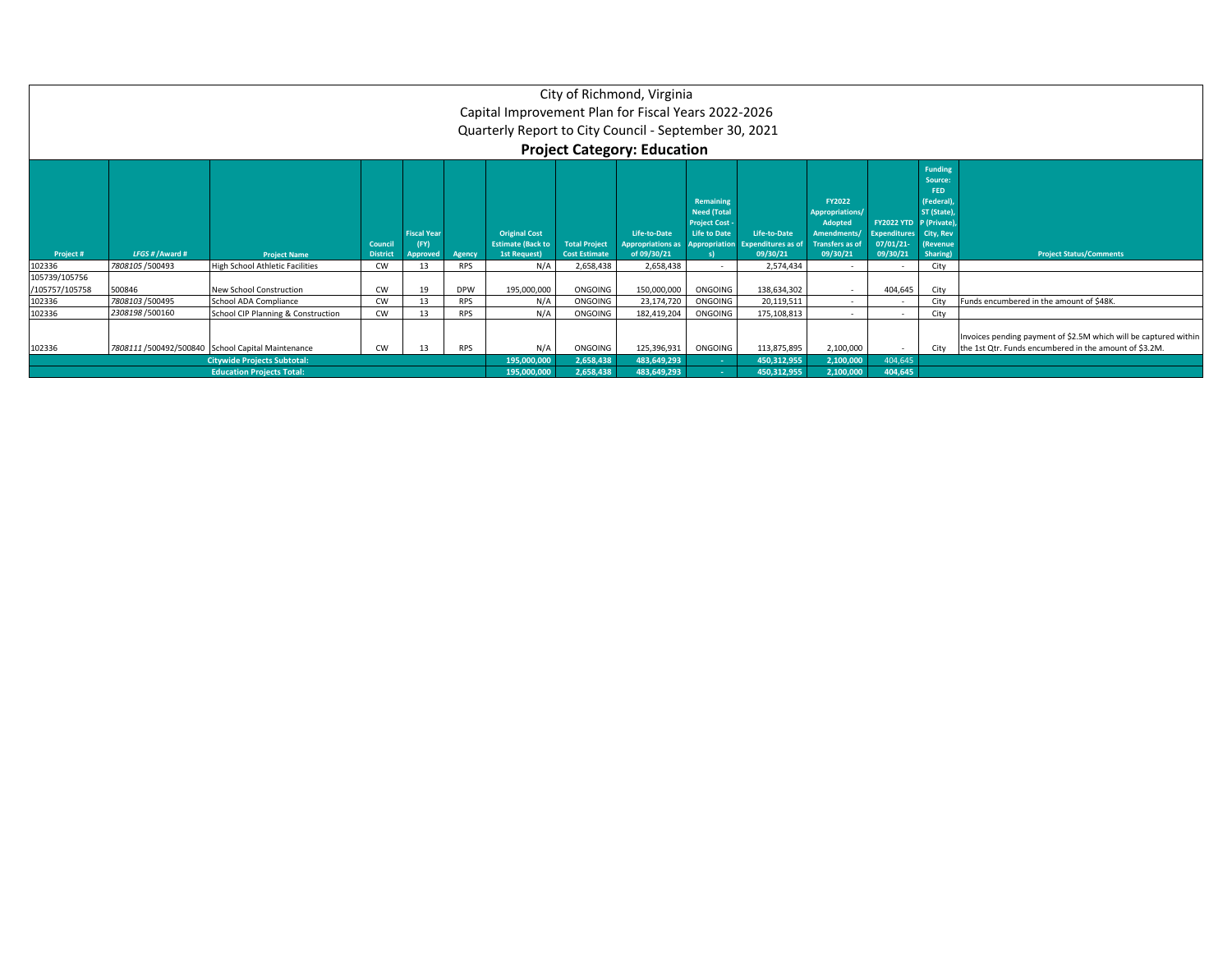|                                                   | City of Richmond, Virginia<br>Capital Improvement Plan for Fiscal Years 2022-2026<br>Quarterly Report to City Council - September 30, 2021                                                                                                                                                                                                                                                                                                                                                                                                                                                                                                                                                                                                                                                                                                                       |                                                                           |                 |          |                          |                         |                        |                        |                      |                        |            |                 |              |                                                                                                                                                                                                                                                                                                                                                                            |  |
|---------------------------------------------------|------------------------------------------------------------------------------------------------------------------------------------------------------------------------------------------------------------------------------------------------------------------------------------------------------------------------------------------------------------------------------------------------------------------------------------------------------------------------------------------------------------------------------------------------------------------------------------------------------------------------------------------------------------------------------------------------------------------------------------------------------------------------------------------------------------------------------------------------------------------|---------------------------------------------------------------------------|-----------------|----------|--------------------------|-------------------------|------------------------|------------------------|----------------------|------------------------|------------|-----------------|--------------|----------------------------------------------------------------------------------------------------------------------------------------------------------------------------------------------------------------------------------------------------------------------------------------------------------------------------------------------------------------------------|--|
|                                                   | <b>Project Category: Public Safety</b>                                                                                                                                                                                                                                                                                                                                                                                                                                                                                                                                                                                                                                                                                                                                                                                                                           |                                                                           |                 |          |                          |                         |                        |                        |                      |                        |            |                 |              |                                                                                                                                                                                                                                                                                                                                                                            |  |
| Project #                                         | <b>FY2022</b><br>unding Source:<br><b>FED (Federal)</b><br><b>Appropriations</b><br><b>Remaining Need</b><br><b>FY2022 YTD</b><br>ST (State), P<br>Adopted<br><b>Original Cost</b><br>Life-to-Date<br><b>Total Project Cost</b><br>Life-to-Date<br><b>Fiscal Year</b><br><b>Expenditures</b><br>(Private), City,<br><b>Amendments</b><br><b>Estimate (Back to</b><br>07/01/21-<br><b>Total Project Cost</b><br><b>Appropriations a</b><br><b>Life to Date</b><br>xpenditures as of<br><b>Transfers as of</b><br>Council<br>(FY)<br><b>Rev (Revenue</b><br>LFGS # / Award #<br>of 09/30/21<br>09/30/21<br>09/30/21<br>09/30/21<br><b>Project Status/Comments</b><br><b>District</b><br>Agency<br><b>1st Request)</b><br><b>Estimate</b><br><b>Appropriations</b><br>Sharing)<br><b>Project Name</b><br><b>Approved</b><br>800 MHz Radio System Update & Equipment |                                                                           |                 |          |                          |                         |                        |                        |                      |                        |            |                 |              |                                                                                                                                                                                                                                                                                                                                                                            |  |
|                                                   |                                                                                                                                                                                                                                                                                                                                                                                                                                                                                                                                                                                                                                                                                                                                                                                                                                                                  |                                                                           |                 |          |                          |                         |                        |                        |                      |                        |            |                 |              |                                                                                                                                                                                                                                                                                                                                                                            |  |
| 100221                                            | 2308302 /500250/501017                                                                                                                                                                                                                                                                                                                                                                                                                                                                                                                                                                                                                                                                                                                                                                                                                                           | Replacement                                                               | CW              | 12       | DEC                      | 40.133.872              | 40.133.872             | 40,133,872             |                      | 18.490.277             |            | 96.199          | City         | Generator intallation at FS-5 and FS-21 construction complete<br>LED lighting upgrades in-progress. Roof Replacement (multiple<br>locations) design in-progress. FS-24 Apron Parking Lot in-<br>progress. Fire Station door replacement complete. HVAC<br>Projects complete (FS-5 & FS-11). Alarm system replacement<br>complete. FS-5 Hood Suppression system replacement |  |
| Multiple<br>Multiple                              | 500777<br>2308929 /500272/500555                                                                                                                                                                                                                                                                                                                                                                                                                                                                                                                                                                                                                                                                                                                                                                                                                                 | ire Station Building Maintenance<br>ire Station Renovations               | CW<br><b>CW</b> | 18       | <b>DPW</b><br><b>DPW</b> | 1,700,000<br>16,200,000 | ONGOING<br>16,200,000  | 2,908,232<br>8,789,989 | ONGOING<br>7,410,011 | 1,179,896<br>7.879.108 | 1,012,500  | 4,282<br>72,231 | City<br>City | complete.                                                                                                                                                                                                                                                                                                                                                                  |  |
| 100200/104005                                     | 2308104 /500228/500701                                                                                                                                                                                                                                                                                                                                                                                                                                                                                                                                                                                                                                                                                                                                                                                                                                           | <b>John Marshall Courts Building</b>                                      | CW              |          | <b>DPW</b>               | 19,088,000              | ONGOING                | 7,647,778              | ONGOING              | 5,273,130              | 1,315,000  | 151,509         | City         | Secutity Assessment complete. Phase I Security Lobby<br>Renovations Project: Design 100% complete, Construction in-<br>progress. HVAC-VAV Box and Controls Replacement Project<br>98% complete.<br>Boiler Replacement Project complete. Fire Alarm Replacemen<br>Project complete. New Security System Replacement;                                                        |  |
| 100228/106277                                     | 2308931/500261                                                                                                                                                                                                                                                                                                                                                                                                                                                                                                                                                                                                                                                                                                                                                                                                                                                   | uvenile Detention Center                                                  | CW              |          | <b>DPW</b>               | 4,360,003               | ONGOING                | 3,960,003              | ONGOING              | 3,028,828              | 400,000    | 1,137           | City         | Contruction in-progress (95% complete).                                                                                                                                                                                                                                                                                                                                    |  |
| 105953                                            | 500847                                                                                                                                                                                                                                                                                                                                                                                                                                                                                                                                                                                                                                                                                                                                                                                                                                                           | Manchester Courthouse                                                     | CW              | 19       | <b>DPW</b>               | 2,745,000               | ONGOING                | 2,010,000              | ONGOING              | 126,911                | 1,110,000  | 5,387           | City         | Manchester Courthouse Security System Replacement Project<br>Design complete, Construction in-progress<br>Active Shooter Detection System Construction 95% complete                                                                                                                                                                                                        |  |
| Multiple                                          | 2308799 / 500257                                                                                                                                                                                                                                                                                                                                                                                                                                                                                                                                                                                                                                                                                                                                                                                                                                                 | <b>Oliver Hill Courts Building</b>                                        | cw              | 10       | <b>DPW</b>               | 12,660,000              | ONGOING                | 5,152,741              | ONGOING              | 4,319,454              | 300,000    | 33,361          | City         | Roof/Water intrusion study complete. Interior and Exterior<br>LED Lighting Replacement complete. Card Access system<br>replacement complete. Planning CSU Intake Renovations with<br>Courthouse Staff.                                                                                                                                                                     |  |
| 104674                                            | 500719                                                                                                                                                                                                                                                                                                                                                                                                                                                                                                                                                                                                                                                                                                                                                                                                                                                           | Police Equestrian Community Center                                        | CW              | 17       | <b>DPW</b>               | 1.495.559               | 1.495.559              | 1.495.559              |                      | 212.350                |            | 589             | City         |                                                                                                                                                                                                                                                                                                                                                                            |  |
| 104583/106168/10<br>5156/105342/1055<br>10/106697 | 500702                                                                                                                                                                                                                                                                                                                                                                                                                                                                                                                                                                                                                                                                                                                                                                                                                                                           | Police Headquarters Building                                              | CW              | 17       | <b>DPW</b>               | 2,445,000               | 2,445,000              | 2,195,000              | 250.000              | 1,452,244              | 450,000    | 386             | City         | Chiller and Cooling Tower Replacement complete. Boiler<br>Replacement complete. Police HQ Parking Deck Concrete<br>Repairs and LED Lighting Upgrades complete.                                                                                                                                                                                                             |  |
| 104585                                            | 500703                                                                                                                                                                                                                                                                                                                                                                                                                                                                                                                                                                                                                                                                                                                                                                                                                                                           | Police Training Academy Building                                          | CW              | 17       | <b>DPW</b>               | 1,229,000               | 1,229,000              | 1,229,000              |                      | 1,206,378              |            | 27,470          | City         | Parking Deck Structural Beam Replacement complete.<br>Gymnasium Floor Replacement complete                                                                                                                                                                                                                                                                                 |  |
| 100219<br>107044                                  | 2308239/500248/501032<br>500922                                                                                                                                                                                                                                                                                                                                                                                                                                                                                                                                                                                                                                                                                                                                                                                                                                  | RAA Buildings and Property Improvements<br>Replacement of Fire Station 12 | CW<br>CW        | 13<br>21 | <b>DPW</b><br>Fire       | 1,560,000<br>8,302,233  | 1,950,000<br>8,302,233 | 1,950,000<br>9,300,000 |                      | 1,182,652<br>521,797   | 6,350,000  | 1,415<br>40.111 | City<br>City | No additional funding in the FY-22 CIP Budget to fund<br>onstruction of additional canopy project.                                                                                                                                                                                                                                                                         |  |
|                                                   |                                                                                                                                                                                                                                                                                                                                                                                                                                                                                                                                                                                                                                                                                                                                                                                                                                                                  | <b>Citywide Projects Subtotal:</b>                                        |                 |          |                          | 111.918.667             | 71,755,664             | 86,772,174             | 7,660,011            | 44.873.026             | 10,937,500 | 434,077         |              |                                                                                                                                                                                                                                                                                                                                                                            |  |
|                                                   |                                                                                                                                                                                                                                                                                                                                                                                                                                                                                                                                                                                                                                                                                                                                                                                                                                                                  | <b>Public Safety Projects Total</b>                                       |                 |          |                          | 111.918.667             | 71,755,664             | 86,772,174             | 7.660.011            | 44.873.026             | 10.937.500 | 434.077         |              |                                                                                                                                                                                                                                                                                                                                                                            |  |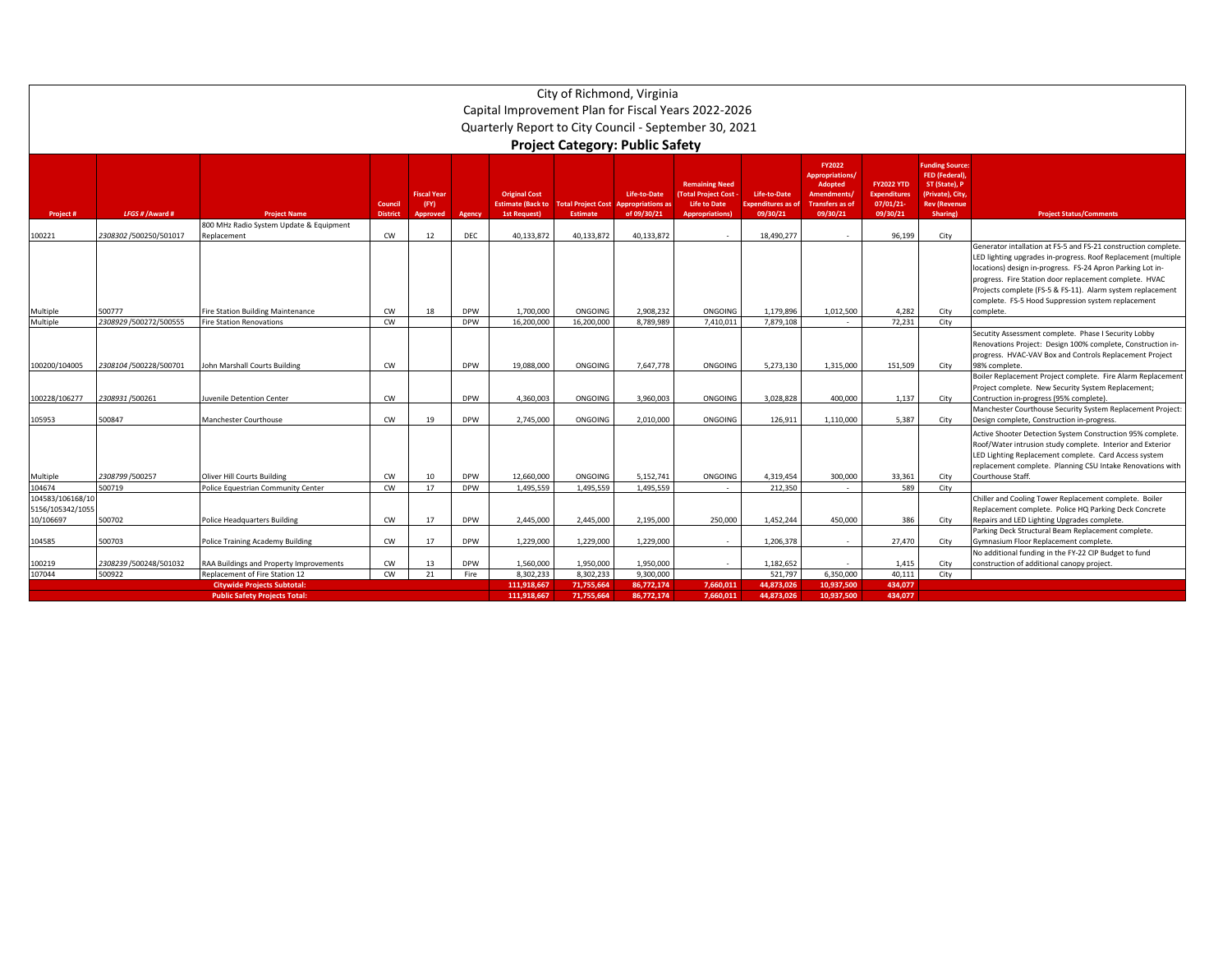|                      | City of Richmond, Virginia<br>Capital Improvement Plan for Fiscal Years 2022-2026<br>Quarterly Report to City Council - September 30, 2021<br><b>Project Category: Transportation</b> |                                                                                                         |                                  |                   |                          |                         |                           |                                         |                                               |                                       |                                                                 |                                   |                                                                    |                                                                                                                                                                         |
|----------------------|---------------------------------------------------------------------------------------------------------------------------------------------------------------------------------------|---------------------------------------------------------------------------------------------------------|----------------------------------|-------------------|--------------------------|-------------------------|---------------------------|-----------------------------------------|-----------------------------------------------|---------------------------------------|-----------------------------------------------------------------|-----------------------------------|--------------------------------------------------------------------|-------------------------------------------------------------------------------------------------------------------------------------------------------------------------|
|                      |                                                                                                                                                                                       |                                                                                                         |                                  |                   |                          | <b>Original Cost</b>    |                           | Life-to-Date                            | <b>Remaining Need</b><br>(Total Project Cost) | Life-to-Date                          | FY2022<br><b>Appropriations</b><br>Adopted<br><b>Amendments</b> | <b>FY2022 YTD</b><br>Expenditures | purce: FED<br>Federal), S'<br>(State), P<br>(Private)<br>City, Rev |                                                                                                                                                                         |
|                      | LFGS # / Aw                                                                                                                                                                           |                                                                                                         | Council                          | Fiscal Year (FY)  |                          | stimate (Back to 1st    | <b>Total Project Cost</b> | <b>Appropriations as of</b><br>09/30/21 | Life to Date                                  | <b>Expenditures as of</b><br>09/30/21 | <b>Transfers as of</b><br>09/30/21                              | 07/01/21-<br>09/30/21             | (Revenu                                                            |                                                                                                                                                                         |
| 104858               | 500746                                                                                                                                                                                | <b>Broad Street Streetscape Project</b>                                                                 |                                  | 17                | DPW                      | 6.020.287               | 6,021,483                 | 6,021,483                               |                                               | 644,901                               |                                                                 | 5,960                             | FED                                                                | Waiting for procurement to advertise the project                                                                                                                        |
| 106423               | 500934/500964                                                                                                                                                                         | Mary Munford Elementary Pedestrian Safety Improvements<br><b>First District To</b>                      |                                  | 20                | <b>DPW</b>               | 175,000<br>195.287      | 175,000<br>196.483        | 175,000<br>5.196.483                    |                                               | 17,697<br>662.597                     |                                                                 | 882<br>6.842                      | FED                                                                | Veed to re-advertise.                                                                                                                                                   |
| 106752               | 500848                                                                                                                                                                                | 3rd District Paving Infrastructure                                                                      | $\mathbf{R}$                     | 19                | DPW                      | 300,000                 | 600,000                   | 300,000                                 | 300,000                                       |                                       |                                                                 |                                   | City                                                               | Contract approved for to begin engineering design.                                                                                                                      |
| 102356<br>N/A        | 500496/500877<br>501043                                                                                                                                                               | <b>Brookland Park Boulevard Streetscape</b><br>Lombardy Street over CSXT Bridge Replacement             | $\mathbf{3}$<br>$\overline{3}$   | 13<br>21          | <b>DPW</b><br>DPW        | 1.620.000<br>13,613,000 | 1.800.500<br>13,613,000   | 776.500<br>2,500,000                    | 1.024.000                                     | 558,588                               |                                                                 | 60                                |                                                                    | City, Rev Project is completed for this phase, more phases to follow<br>FED, P CSX to provide PE agreement for plan review.                                             |
|                      |                                                                                                                                                                                       | <b>Third District Tota</b>                                                                              |                                  |                   |                          | 15.533.00               | 16.013.50                 | 3.576.500                               | 12.437.000                                    | 558.58                                |                                                                 |                                   |                                                                    |                                                                                                                                                                         |
| Multiple             | 2918950/500254/500256/5<br>00258/500259/500262/500<br>383/500384                                                                                                                      | Forest Hill Avenue: Hathaway Road to East Junction Powhite<br>Parkway                                   |                                  | 12                | <b>DPW</b>               | 12,700,956              | 12,700,956                | 12,700,956                              |                                               | 10,898,691                            | 1,489,000                                                       | 190,776                           | FED                                                                | <b>Construction 95% Complete</b>                                                                                                                                        |
|                      | 2918949 /500235/500236/5<br>00238/500239/500240/500                                                                                                                                   |                                                                                                         |                                  |                   |                          |                         |                           |                                         |                                               |                                       |                                                                 |                                   |                                                                    | /erizon to complete utility relocation in December. Due to delay advertisement moved to 1st                                                                             |
| Multiple             | 243/500244                                                                                                                                                                            | Jahnke Road: Blakemore Road to Forest Hill Avenue<br><b>Fourth District Total</b>                       |                                  | 12                | DPW                      | 14,000,000<br>6.700.956 | 15,080,000<br>27.780.956  | 14,000,000<br>26.700.956                | 1,080,000<br>1.080.000                        | 5,432,758<br>6.331.450                | 1.489.000                                                       | 1,097,607<br>288383               | FED                                                                | quarter of 2022, pending agreement with CSXT railroad                                                                                                                   |
| 105923               | 500850/500851                                                                                                                                                                         | Belvidere Street Gateway - Phase IV                                                                     | $5 -$                            | 19                | <b>DPW</b>               | 718,000                 | 718,000                   | 718,000                                 |                                               | 112,610                               |                                                                 | 3,185                             |                                                                    | FED, City Project to be re-bid Q4 2021                                                                                                                                  |
| NEW<br>105924        | 501101<br>500864/500865                                                                                                                                                               | East Broad Street over Ravine Bridge Replacement<br>Maymont Neighborhood Sidewalks                      | $\mathbb{R}$                     | 22<br>19          | <b>DPW</b><br><b>DPW</b> | 3,966,000               | 3,966,000<br>800,000      | 840,000                                 | 3,126,000<br>10.000                           |                                       | 840,000<br>430,000                                              | 6.358                             | FED                                                                |                                                                                                                                                                         |
|                      |                                                                                                                                                                                       | <b>Fifth District Tot</b>                                                                               |                                  |                   |                          | 800,000<br>484.00       | 484.00                    | 790,000<br>2,348,000                    | 3,136,000                                     | 43,763<br>156,37                      | 1.270.00                                                        | 9.542                             |                                                                    | FED, City Project plans 90% complete. Wiating for comments from VDOT                                                                                                    |
| N/A                  | 500849                                                                                                                                                                                | 6th District Street Paving, Sidewalks, & Green Space                                                    |                                  | 19                | <b>DPW</b>               | 275.744                 | 275,744                   | 275.744                                 |                                               |                                       |                                                                 |                                   | City                                                               | Paving location to be determined.                                                                                                                                       |
| 100572/100931/       |                                                                                                                                                                                       |                                                                                                         |                                  |                   | <b>DPW</b>               |                         |                           |                                         |                                               |                                       |                                                                 |                                   |                                                                    |                                                                                                                                                                         |
| 01520<br>106381      | 2918960 /500322/500326<br>500926/500927                                                                                                                                               | Biotech Research Park<br>Capital Trail - Canal Walk Connector to Brown's Island                         | 6                                | 20                | <b>DPW</b>               | N/A<br>1.027.000        | ONGOING<br>1.027.000      | 4,399,000<br>1,027,000                  | ONGOING                                       | 2,639,724<br>66,860                   |                                                                 | 4,271<br>38.478                   | FED<br>FED, City                                                   | Scoping phase underway<br>Conceptual design (30%) plans complete and under review by DPW                                                                                |
| 100531               |                                                                                                                                                                                       | 2918365 /500291/500292    East Broad Street Gateway - Phase III                                         | -6                               | 12                | <b>DPW</b>               | N/A                     | ONGOING                   | 1,994,200                               | ONGOING                                       | 1.412.982                             |                                                                 |                                   | FED                                                                | No activity - Funding unavaliible from VDOT to continue                                                                                                                 |
| 102043/104240        | 2918369 /500508/500568/5<br>00509                                                                                                                                                     | Franklin Street Streetscape: 14th Street to 18th Street                                                 |                                  | 13                | DPW/DED                  | 3.900.000               | 3.900.000                 | 3.400.000                               | 500,000                                       | 1,561,560                             |                                                                 |                                   | ST, City,<br>Rev                                                   | Thase II completed. Phase III from 14th to 15th Street to be completed in Spring 2022.                                                                                  |
| 104910               | 500748                                                                                                                                                                                | Highland Grove/Dove Street Redevelopment                                                                | 6                                | 17                | DPW                      | 14,770,000              | 14,770,000                | 6,967,000                               | 7,803,000                                     |                                       |                                                                 |                                   | City                                                               |                                                                                                                                                                         |
| 106374<br>106673     | 500931<br>500932                                                                                                                                                                      | Hull Street Streetscape - Mayo Bridge to 9th Street<br>Kanawha Plaza Pedestrian Safety Project          | 6<br>6                           | 20<br>$20\degree$ | <b>DPW</b><br><b>DPW</b> | 4,061,000<br>3,309,000  | 4,061,000<br>3,309,000    | 2,500,000<br>963,000                    | 1,561,000<br>2,346,000                        | 397,533<br>216,883                    | 1,387,000<br>810,000                                            | 41,754<br>2,564                   | FED<br>FFD                                                         | Project 60% complete, Public Hearing meeting under development.<br>30% Project design phase                                                                             |
| 100170/103002        | 2958835 /500211/500221                                                                                                                                                                | Mayo Bridge Rehabilitation                                                                              | -6                               | 11                | <b>DPW</b>               | 10.051.000              | 10.051.000                | 9.500.000                               | 551,000                                       | 1,349,383                             |                                                                 | 22.991                            | <b>FED</b>                                                         | On hold                                                                                                                                                                 |
|                      |                                                                                                                                                                                       | Shockoe Valley Street Improvements/I-95 and Broad Street Area                                           |                                  | 17                |                          |                         |                           |                                         |                                               |                                       |                                                                 |                                   |                                                                    | hase II Archaelogical and env study complete, draft report to be sent to DHR and comments back                                                                          |
| 104857<br><b>NEW</b> | 500745<br>501107/501108                                                                                                                                                               | mprovements Project<br>Virginia Capital Trail Connector to Brown's Island                               | 6                                | 22                | DPW<br><b>DPW</b>        | 28,043,000<br>ONGOING   | 28,043,000<br>ONGOING     | 23,915,000<br>250,000                   | 4,128,000<br>ONGOING                          | 2,129,398                             | 3,546,000<br>250.000                                            | 37,426                            | FED                                                                | bfore 11/30<br>FED. City 30% Design plans completed.                                                                                                                    |
|                      |                                                                                                                                                                                       | <b>Sixth District Tota</b>                                                                              |                                  |                   |                          | 5.436.744               | 55.436.744                | 5.190.944                               | 16.889.00                                     | 9.774.32                              | -993.00                                                         | 147.48                            |                                                                    |                                                                                                                                                                         |
| 105795               | 500852/500853                                                                                                                                                                         | Broad Street at 16th Street Pedestrian Hybrid Beacon & Crosswalk<br>(HAWK)                              |                                  | 19                | <b>DPW</b>               | 125,000                 | 125,000                   | 125,000                                 |                                               | 22,100                                |                                                                 | 200                               | FFD.                                                               | n award process                                                                                                                                                         |
| 106484               | 500929/500930                                                                                                                                                                         | Gillies Creek Greenway                                                                                  |                                  | 20                | DPW                      | 1,050,000               | 1,050,000                 | 1,050,000                               |                                               | 193,620                               |                                                                 | 2,277                             | City                                                               | Project is at 100% final plans will submit for VDOT authorization to advertise                                                                                          |
| 105867<br>104596     | 500856<br>500711/500876                                                                                                                                                               | Jefferson Avenue Improvements<br>Nine Mile Road Streetscape                                             | $\overline{7}$<br>$\overline{7}$ | 19<br>17          | <b>DPW</b><br><b>DPW</b> | 2.000.000<br>3.585.000  | 2.000.000<br>4.512.713    | 500,000<br>4.503.713                    | 1.500.000<br>9,000                            | 377.217<br>710,617                    |                                                                 | 726<br>487.379                    | City                                                               | Phase I completed. Additional funds needed for Phases II.<br>City, Rev under construction 70% complete                                                                  |
|                      |                                                                                                                                                                                       |                                                                                                         |                                  |                   |                          |                         |                           |                                         |                                               |                                       |                                                                 |                                   |                                                                    |                                                                                                                                                                         |
| 102188/104763        | 2948751/500474                                                                                                                                                                        | Route 5 Relocation/Williamsburg Road Intersection Improvement                                           | $\overline{z}$                   |                   | DPW                      | 2,600,000<br>9.360.00   | 2,600,000<br>10,287,713   | 2,590,428<br>8.769.141                  | 9,572<br>1.518.57                             | 290,426<br>1.593.98                   |                                                                 | 190.581                           | City, Rev                                                          | Project 60% complete. Right of way acquisition and utility relocation underway.                                                                                         |
|                      | 2948181 /500263/500264/5                                                                                                                                                              |                                                                                                         |                                  |                   |                          |                         |                           |                                         |                                               |                                       |                                                                 |                                   |                                                                    |                                                                                                                                                                         |
| 10069:<br>102186     | 00265<br>500473/500491/500948                                                                                                                                                         | Commerce Road Improvement Project<br>Deepwater Terminal Road Connector to Goodes Street                 | 8                                |                   | DPW<br><b>DPW</b>        | 18,500,000<br>4.425.000 | 18,500,000<br>3.929.000   | 17,710,405                              | 789,595                                       | 1,685,466<br>334.185                  |                                                                 | 900                               | FED<br>FED                                                         | Project adverised for bids. Low bid received. Award proccess underway<br>Project is at 100 % design . Final plans to be submitted and VDOT request for advertisement by |
|                      |                                                                                                                                                                                       |                                                                                                         |                                  | $11\,$            |                          |                         |                           | 3,929,000                               |                                               |                                       |                                                                 | 8,802                             |                                                                    |                                                                                                                                                                         |
| 106970               | 501042/501051                                                                                                                                                                         | Hull Street at Belt Boulevard - Pedestrian Safety Improvements                                          |                                  | 21                | <b>DPW</b>               | 560,000                 | 560,000                   | 560,000                                 |                                               | 28,768                                | 460,000                                                         | 2,474                             | <b>FFD</b>                                                         | 60% design complete                                                                                                                                                     |
| 102969               | 2918752 /500599                                                                                                                                                                       | Jefferson Davis Highway                                                                                 |                                  |                   | <b>DPW</b>               | 5,700,000               | 11,000,000                | 773,000                                 | 10,227,000                                    | 317,642                               |                                                                 | 971                               | FED, ST                                                            | roject on track for March 2022 advertisement with construction to begin in June 2022. Street<br>name changed to Richmond Highway.                                       |
| 102320               | 500949                                                                                                                                                                                | ynhaven Avenue over Broad Rock Creek Bridge Replacement                                                 |                                  | 20                | <b>DPW</b>               | 1,100,000               | 1,100,000                 | 269,185                                 |                                               |                                       |                                                                 |                                   | FFD.                                                               | Compiling bid package                                                                                                                                                   |
| 106471               | 500937/500965                                                                                                                                                                         | Oak Grove Elementary School Pedestrian Safety Improvements                                              |                                  | 20                | <b>DPW</b>               | 284.000                 | 284,000                   | 284,000                                 |                                               | 31.251                                |                                                                 | 2.221                             | FED                                                                | ward in process                                                                                                                                                         |
| 106177               | 500854/500855                                                                                                                                                                         | <b>Eighth District Total:</b><br>Greene Elementary School Safe Routes to School                         | $\mathbf{q}$                     | 19                | <b>DPW</b>               | 0.569.000<br>980,000    | 5.373.000<br>980,000      | 23.525.590<br>380,000                   | 11.016.5<br>600,000                           | 2.397.313<br>74,057                   | 460.000                                                         | 15.368<br>3.772                   | FED                                                                | Under construction 90% complete.                                                                                                                                        |
| <b>NEW</b>           | 501102/501103                                                                                                                                                                         | Greene Elementary School Sidewalks (Phase II)                                                           | $\mathbf{q}$                     | 22                | <b>DPW</b>               | 675,000                 | 675,000                   | 675,000                                 |                                               |                                       | 675,000                                                         |                                   |                                                                    | FED, City Awaiting project agreement form VDOT.                                                                                                                         |
| 102038<br>105173     | 500448/500878<br>500784                                                                                                                                                               | Hey Road Improvements<br>Hull Street & Chippenham Parkway Gateway Project                               | $\mathbf{q}$<br>9                | 14<br>18          | <b>DPW</b><br><b>DPW</b> | 6,000,000               | 6,000,000<br>ONGOING      | 1.634.609<br>500,000                    | 4,365,391<br>ONGOING                          | 360,305<br>107.349                    | $\sim$                                                          | 22.131<br>829                     | City                                                               | City, Rev Project 60% complete. Planning underwat for a Public Hearing in early 2022.<br>Concepts received from consultants being reviewed                              |
| 101924               | 500197                                                                                                                                                                                | Hull Street Improvements Phase I: Hey Road to Warwick Road                                              |                                  | 12                | <b>DPW</b>               | 21.100.000              | 21.392.200                | 20.392.200                              | 1.000.000                                     | 5.910.729                             | 5.125.000                                                       | 214.120                           | FED                                                                | Right of way phase is near completion about to start utility relocation Phase, project is at 60%<br>design completion                                                   |
|                      |                                                                                                                                                                                       | <b>Ninth District Total</b>                                                                             |                                  |                   |                          | 28.755.00               | 29,047,200                | 23.581.809                              | 5.965.39                                      | 6.452.440                             | 5.800.00                                                        | 240,852                           |                                                                    |                                                                                                                                                                         |
| Multiple             | 2948791/500343                                                                                                                                                                        | 4R Capital Projects - Urban                                                                             | cw                               |                   | <b>DPW</b>               |                         | 1,665,000                 | 1,665,000                               |                                               | 1,120,330                             |                                                                 |                                   | ST                                                                 | Program account                                                                                                                                                         |
| 101939               | 2908023 /500435<br>2908222 /500306/500308/                                                                                                                                            | <b>Bike Parking (Racks)</b>                                                                             | CW                               | 13                | <b>DPW</b>               |                         | ONGOING                   | 225,000                                 | ONGOING                                       | 163,351                               |                                                                 |                                   | City                                                               | Ongoing implementation with RVA Bikes                                                                                                                                   |
| Multiple             | 00309/500310                                                                                                                                                                          | Bike Lanes/Boulevards (Street Conversions)                                                              | CW                               | 12                | <b>DPW</b>               | 3,150,000               | 3,150,000                 | 3,150,000                               |                                               | 2,447,989                             |                                                                 | 51,457                            | City, Rev                                                          | Ongoing implementation with eresurfacing program.<br>30% design complete                                                                                                |
| 106483<br>104030     | 500928<br>500622/500623<br>2908910 /500360/500361/                                                                                                                                    | Central Transit Signal Priority and Emergency Vehicle Preemption<br>City Bike Share Phase II Deployment | $\mathsf{cw}$<br>cw              | 20<br>18          | <b>DPW</b><br><b>DPW</b> | 1.816.080<br>3,280,000  | 1.816.080<br>3,280,000    | 1.781.000<br>3,280,000                  |                                               | 2,989,512                             | 1,701,000                                                       |                                   | <b>FFD</b><br>FED, ST                                              |                                                                                                                                                                         |
| Multiple             | 00353                                                                                                                                                                                 | <b>Citywide Traffic Calming Measures</b>                                                                | CW                               |                   | <b>DPW</b>               |                         | ONGOING                   | 5,222,709                               | ONGOING                                       | 4,742,331                             |                                                                 | 16,430                            | City, Rev                                                          | Speed Tables 2020 project in award process.                                                                                                                             |
| NEW - Multiple       | 501100                                                                                                                                                                                | Complete Streets                                                                                        | ${\sf CW}$                       | 22                | <b>DPW</b>               | ONGOING                 | ONGOING                   | 8,150,000                               | ONGOING                                       | 67                                    | 8,150,000                                                       | 67                                | City                                                               | Project #107617 (Speed Tables 2020) - 30% design. Project #107618 (Speed Tables installation with<br>FY22 Paving Program) - constrcution ongoing.                       |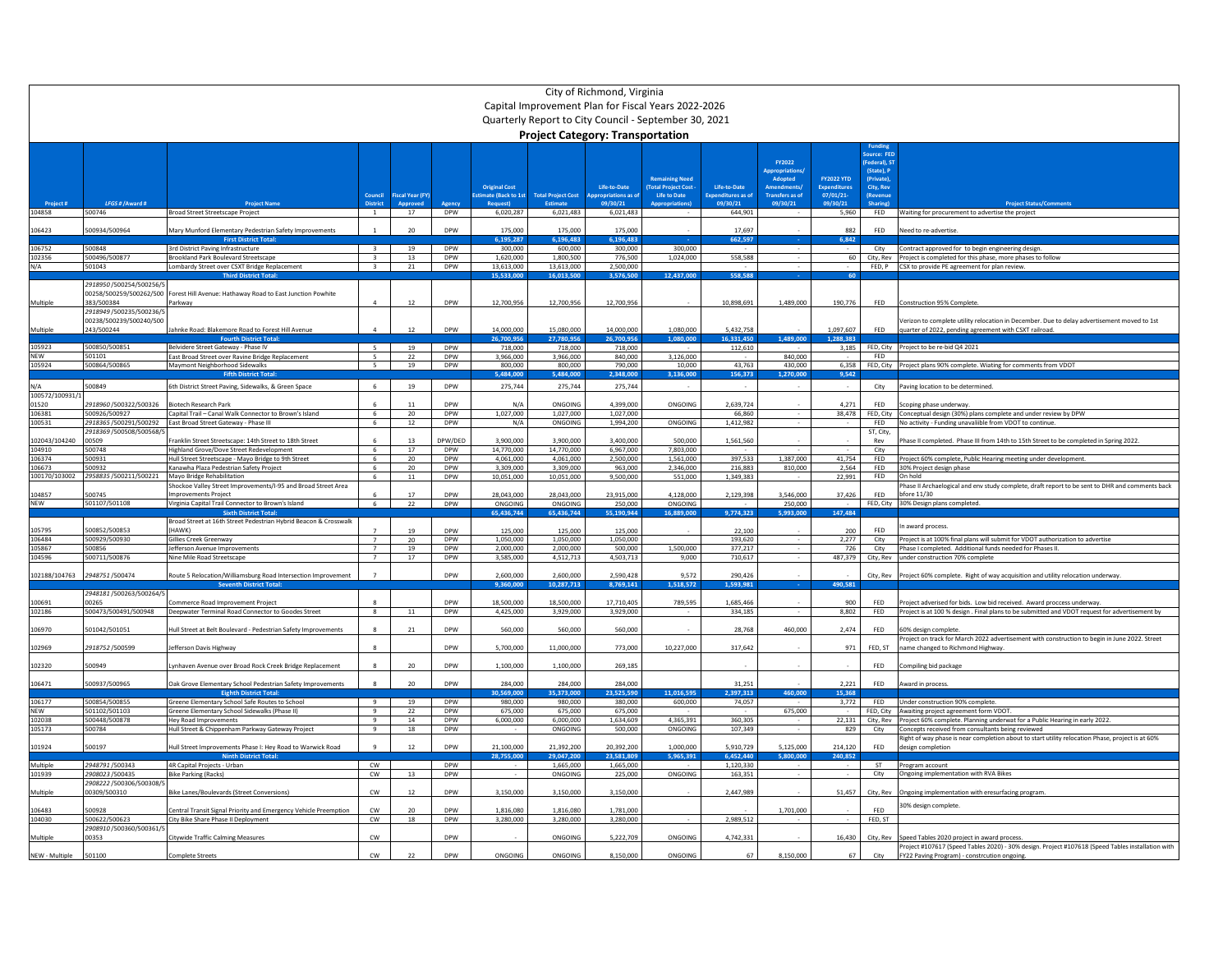|                 |                          |                                                                   |           |                 |            |             |             |             |            |             |                |                |            | CPC approval of utilty easement for Columbia St over Goodes Creek pending; Hull St over         |
|-----------------|--------------------------|-------------------------------------------------------------------|-----------|-----------------|------------|-------------|-------------|-------------|------------|-------------|----------------|----------------|------------|-------------------------------------------------------------------------------------------------|
| Multiple        | 2928750 /500315/500562   | Major Bridge Improvement Program                                  | <b>CW</b> |                 | <b>DPW</b> |             | ONGOING     | 31,154,762  | ONGOING    | 8,123,726   | 4.000.000      | 27.991         | City, Rev  | Manchester Canal replacement public information meeting upcoming:                               |
| Multiple        | 2918122C/500427          | Matching Funds For Federal/State Grants (VDOT)                    | CW        |                 | <b>DPW</b> |             | ONGOING     | 1.294.000   | ONGOING    | 576.224     | 70,000         | 675            | FED, ST    | Program account                                                                                 |
| Multiple        | 2948186 /500266          | New Curb & Gutter Program - Urban                                 | CW        |                 | <b>DPW</b> | N/A         | ONGOING     | 2.228.000   | ONGOING    | 398,967     |                | <b>A</b>       | <b>ST</b>  | Program account                                                                                 |
| Multiple        | 2948187/500337           | New Sidewalk Program - Urban                                      | <b>CW</b> |                 | <b>DPW</b> | N/A         | ONGOING     | 1.300.000   | ONGOING    | 1.140.681   | $\sim$         | $\sim$         | <b>ST</b>  | Program account                                                                                 |
| 106965          | 501044                   | <b>New Traffic Control Signals</b>                                | <b>CW</b> | 21              | <b>DPW</b> | 2.944.000   | 2.944.000   | 549,000     |            | 109.631     | 394.000        | 7.846          | <b>FED</b> | 60% design complete.                                                                            |
|                 |                          | Pedestrian Safety Improvements with HAWKS and Rectangular         |           |                 |            |             |             |             |            |             |                |                |            |                                                                                                 |
| 106468          | 500938/500939            | <b>Rapid Flash Beacons</b>                                        | CW        | 20              | <b>DPW</b> | 906.000     | 1.040.000   | 1.040.000   |            | 357,184     | <b>College</b> | 37,223         | <b>FED</b> | In advertisement process.                                                                       |
| 105183/107190/1 |                          | Pedestrian Safety Improvements at Signalized Intersections on     |           |                 |            |             |             |             |            |             |                |                |            | Project HSIP Phase 1B in award process.                                                         |
| 06831           | 500790/500796            | Federal and State Routes Phase II                                 | CW        | 18              | <b>DPW</b> | 3.453.000   | 5.623.000   | 5.623.000   |            | 3.046.910   | 1.330.000      | 5.999          | <b>FED</b> |                                                                                                 |
| 101848/104408   | 500420                   | <b>Richmond Fiber Optics Network System</b>                       | <b>CW</b> | 14              | <b>DPW</b> | 1,500,000   | 3.000.000   | 1.625.000   | 1.375.000  | 1.307.600   |                | 5.239          | City       | Installation of dark fiber optic underway as part of the RSS Phase III.                         |
| 104128          | 500636                   | Richmond Signal System Phase III                                  | <b>CW</b> | 16              | <b>DPW</b> | 6.312.000   | 6.312.000   | 7.221.650   | (909.650)  | 1.250.777   | 1,027,650      | 236.832        | FED        | Construction is underway.                                                                       |
| 105219          | 500792                   | Roadway Conversions for Bike Infrastructure                       | <b>CW</b> | 18              | <b>DPW</b> | N/A         | ONGOING     | 1.502.000   | ONGOING    | 1,376,122   |                |                | FED        | Project has not started yet. Federal Funds in FY23                                              |
| Multiple        | 2908135 /500421          | Safety Improvement Program Contingency Account                    | <b>CW</b> |                 | <b>DPW</b> | N/A         | ONGOING     | 554,406     | ONGOING    | 324.151     | 50,000         | <b>A</b>       | City       | Program account                                                                                 |
|                 |                          | Semmes Avenue, Forest Hill Avenue, and Dundee Avenue              |           |                 |            |             |             |             |            |             |                |                |            |                                                                                                 |
| 106419          | 500950/500951            | Pedestrian Safety & Operational Enhancements                      | <b>CW</b> | 20 <sup>°</sup> | <b>DPW</b> | 800,000     | 800,000     | 800,000     |            | 97.622      | $\sim$         | 1.191          | FED        | Project 30% complete planning underway for Public Engadement meeting Early 2022.                |
| Multiple        | 2948188 /500317          | Sidewalk Improvement Program - Urban                              | <b>CW</b> |                 | <b>DPW</b> | N/A         | ONGOING     | 2.245.509   | ONGOING    | 2.215.779   | $\sim$         | <b>A</b>       | <b>ST</b>  | Program account                                                                                 |
|                 | 2918516 /500161/500162/5 |                                                                   |           |                 |            |             |             |             |            |             |                |                |            |                                                                                                 |
| Multiple        | 00942                    | Sidewalk Projects                                                 | CW        |                 | <b>DPW</b> | N/A         | ONGOING     | 13,556,761  | ONGOING    | 14.070.548  |                | 149,107        | <b>ST</b>  | Various projects underway                                                                       |
| <b>NEW</b>      | 501105/501106            | State Route 161 Bicycle Infrastructure                            | <b>CW</b> | 22              | <b>DPW</b> | ONGOING     | ONGOING     | 1.050.000   | ONGOING    |             | 1.050.000      |                | City/FED   | Awaiting project agreement form VDOT.                                                           |
|                 |                          |                                                                   |           |                 |            |             |             |             |            |             |                |                |            |                                                                                                 |
| Multiple        | 2918128C /500290         | Streets, Sidewalks, Alley Extensions and Improvements Program     | <b>CW</b> |                 | <b>DPW</b> |             | ONGOING     | 25.437.174  | ONGOING    | 23.375.183  |                | 11,385         | City       | Various projects underway                                                                       |
| 106441          | 500941/500961            | Systematic Pedestrian Safety Improvements Phase III               | CW        | 20              | <b>DPW</b> | 1.540.000   | 1.540.000   | 1.540.000   |            | 1.280.188   |                | <b>Section</b> | <b>FED</b> | 90% design complete.                                                                            |
|                 |                          |                                                                   |           |                 |            |             |             |             |            |             |                |                |            |                                                                                                 |
| 106469          | 500943/500967            | Systemic Sight Distance Improvements at Signalized Intersections  | <b>CW</b> | 20 <sup>2</sup> | <b>DPW</b> | 1,419,000   | 1.419.000   | 1.419.000   |            | 164,395     | 844,000        | 650            | <b>FED</b> | Construction is underway.                                                                       |
|                 | 2908122C/500229/500289   |                                                                   |           |                 |            |             |             |             |            |             |                |                |            |                                                                                                 |
| Multiple        | 500358/500489            | <b>Traffic Control Installation</b>                               | CW        |                 | <b>DPW</b> | N/A         | ONGOING     | 9.081.899   | ONGOING    | 9.071.882   |                | 9.923          | <b>ST</b>  | This account is not active anymore                                                              |
|                 |                          | Traffic Signal Visibility Improvement - Citywide Pedestal Pole to |           |                 |            |             |             |             |            |             |                |                |            |                                                                                                 |
| Multiple        | 500944/500962            | Mast Arm Signal Upgrades                                          | <b>CW</b> | 20              | <b>DPW</b> | ONGOING     | ONGOING     | 1.310.000   |            | 110.979     |                | 1,669          | <b>FED</b> | In award process.                                                                               |
|                 |                          |                                                                   |           |                 |            |             |             |             |            |             |                |                |            | Bid opening on Sept 15, 2021; single bid received well above engineer's estimate; project scope |
| 106530/106544   | 500945                   | Transit Stop Access and Sidewalk Improvement Program              | <b>CW</b> | 20 <sub>0</sub> | <b>DPW</b> | 960,000     | 960,000     | 960,000     |            | 184.655     |                | 3.177          | FED        | being evaluated for future re-bid.                                                              |
|                 | 2918515 /500286/500946/5 |                                                                   |           |                 |            |             |             |             |            |             |                |                |            |                                                                                                 |
| Multiple        | 00986                    | <b>Transportation Projects</b>                                    | <b>CW</b> |                 | <b>DPW</b> | N/A         | ONGOING     | 104.898.231 | ONGOING    | 90.516.836  |                | 1.203.925      | City       | Paving projects in various stages.                                                              |
|                 |                          | <b>Citywide Projects Subtotal:</b>                                |           |                 |            | 28.080.080  | 33,549,080  | 239.864.101 | 465,350    | 170.563.620 | 18.616.650     | 1.770.785      |            |                                                                                                 |
|                 |                          | <b>Transportation Projects Total:</b>                             |           |                 |            | 216.114.067 | 229.168.676 | 389.753.524 | 52.507.908 | 208.490.684 | 33.628.650     | 3.969.897      |            |                                                                                                 |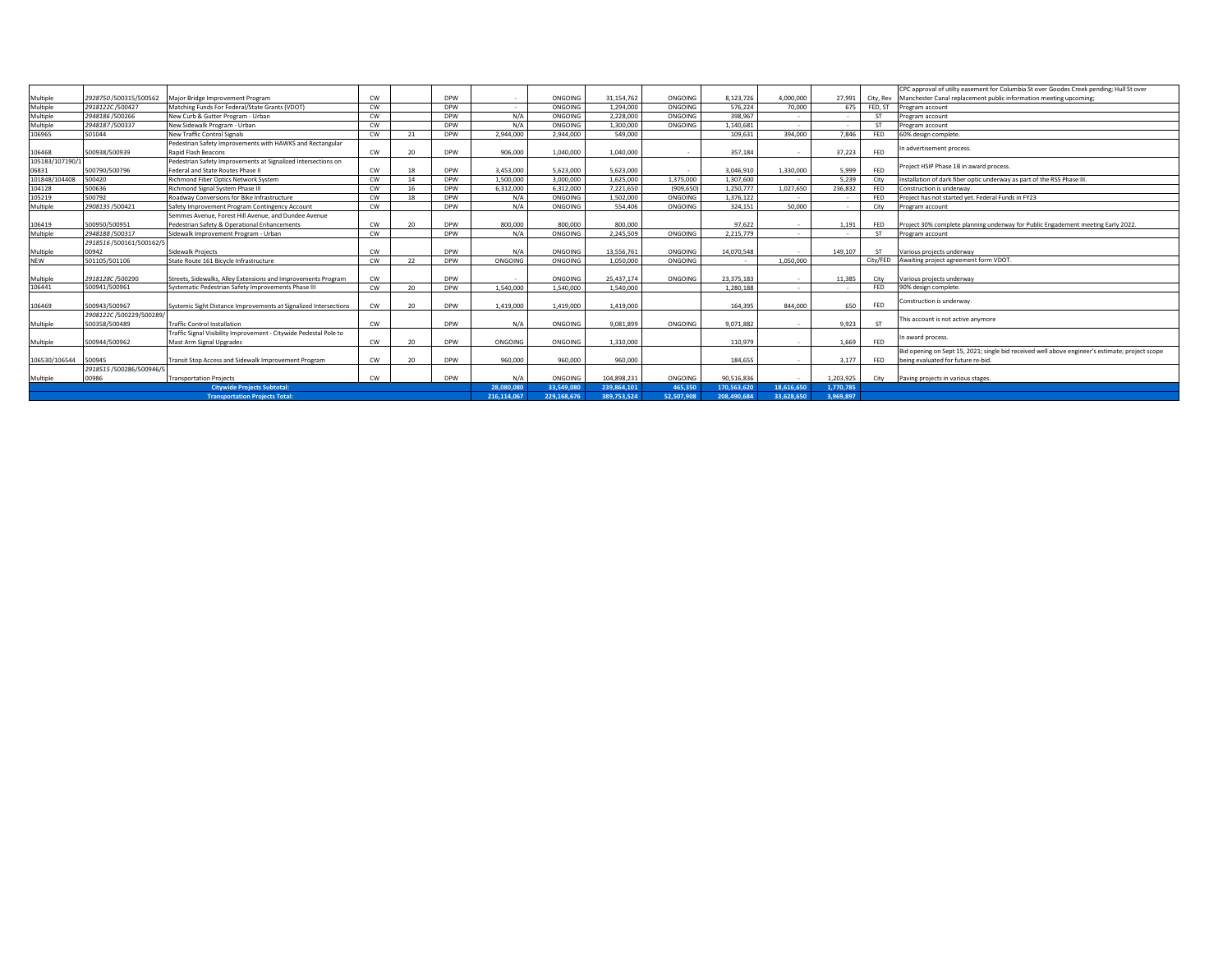|           |                                                                                                                                                                                                                                                                                                                                                                                                                                                                                                                                                                                                                                                                                                                                                                                                      |                                                                                         |           |    |         |                        |                        | City of Richmond, Virginia<br>Capital Improvement Plan for Fiscal Years 2022-2026<br>Quarterly Report to City Council - September 30, 2021<br><b>Project Category: City Equipment &amp; Other Projects</b> |  |                          |                        |         |      |  |  |
|-----------|------------------------------------------------------------------------------------------------------------------------------------------------------------------------------------------------------------------------------------------------------------------------------------------------------------------------------------------------------------------------------------------------------------------------------------------------------------------------------------------------------------------------------------------------------------------------------------------------------------------------------------------------------------------------------------------------------------------------------------------------------------------------------------------------------|-----------------------------------------------------------------------------------------|-----------|----|---------|------------------------|------------------------|------------------------------------------------------------------------------------------------------------------------------------------------------------------------------------------------------------|--|--------------------------|------------------------|---------|------|--|--|
| Project # | <b>Funding</b><br>Source:<br>FED<br>(Federal)<br><b>FY2022</b><br><b>Remaining Need</b><br>ST (State),<br>Appropriations/<br>(Total Project<br><b>FY2022 YTD</b><br>P (Private)<br>Adopted<br><b>Original Cost</b><br><b>Fiscal Year</b><br>Life-to-Date<br>Cost - Life to<br>Life-to-Date<br><b>Amendments</b><br><b>Expenditures</b><br>City, Rev<br>07/01/21<br><b>Total Project</b><br><b>Transfers as of</b><br>Council<br><b>Estimate (Back</b><br><b>Appropriations as</b><br>Date<br><b>Expenditures as of</b><br>(Revenue<br>(FY)<br>LFGS # / Award #<br>09/30/21<br>09/30/21<br>09/30/21<br>Sharing)<br><b>District</b><br>to 1st Request)<br><b>Cost Estimate</b><br>of 09/30/21<br><b>Project Status/Comments</b><br><b>Project Name</b><br>Agency<br><b>Appropriations)</b><br>Approved |                                                                                         |           |    |         |                        |                        |                                                                                                                                                                                                            |  |                          |                        |         |      |  |  |
| 106685    | 500924                                                                                                                                                                                                                                                                                                                                                                                                                                                                                                                                                                                                                                                                                                                                                                                               | Revenue Administration System Replacement                                               | <b>CW</b> | 20 | Finance | 3,100,000              | 3,100,000              | 3,100,000                                                                                                                                                                                                  |  | 1,577,547                |                        | 196,510 | City |  |  |
| 100801    | This project allows for the purchase of replacement vehicles and<br>equipment used to provide services throughout the City. As of<br>October 25th, 2021, \$4,568,864 of the \$7,029,835 appropriated to<br>Fleet for FY22 has been spent. \$ 1,000,000 has been appropriated to<br>0293102 /500136/<br>the Radio shop for purchasing equipment. To date, 60 of the 74<br>N/A<br>ONGOING<br>vehicles identified for replacement have been ordered.<br>Vehicle Replacement Program (Fleet)<br>52,250,446<br>ONGOING<br>40,452,152<br>7,029,835<br>370,463<br>500164/500557<br><b>CW</b><br>12<br><b>DPW</b><br>City<br>566,973                                                                                                                                                                         |                                                                                         |           |    |         |                        |                        |                                                                                                                                                                                                            |  |                          |                        |         |      |  |  |
|           |                                                                                                                                                                                                                                                                                                                                                                                                                                                                                                                                                                                                                                                                                                                                                                                                      | <b>Citywide Projects Subtotal:</b><br><b>City Equipment &amp; Other Projects Total:</b> |           |    |         | 3,100,000<br>3,100,000 | 3,100,000<br>3,100,000 | 55,350,446<br>55,350,446                                                                                                                                                                                   |  | 42,029,699<br>42,029,699 | 7,029,835<br>7,029,835 | 566,973 |      |  |  |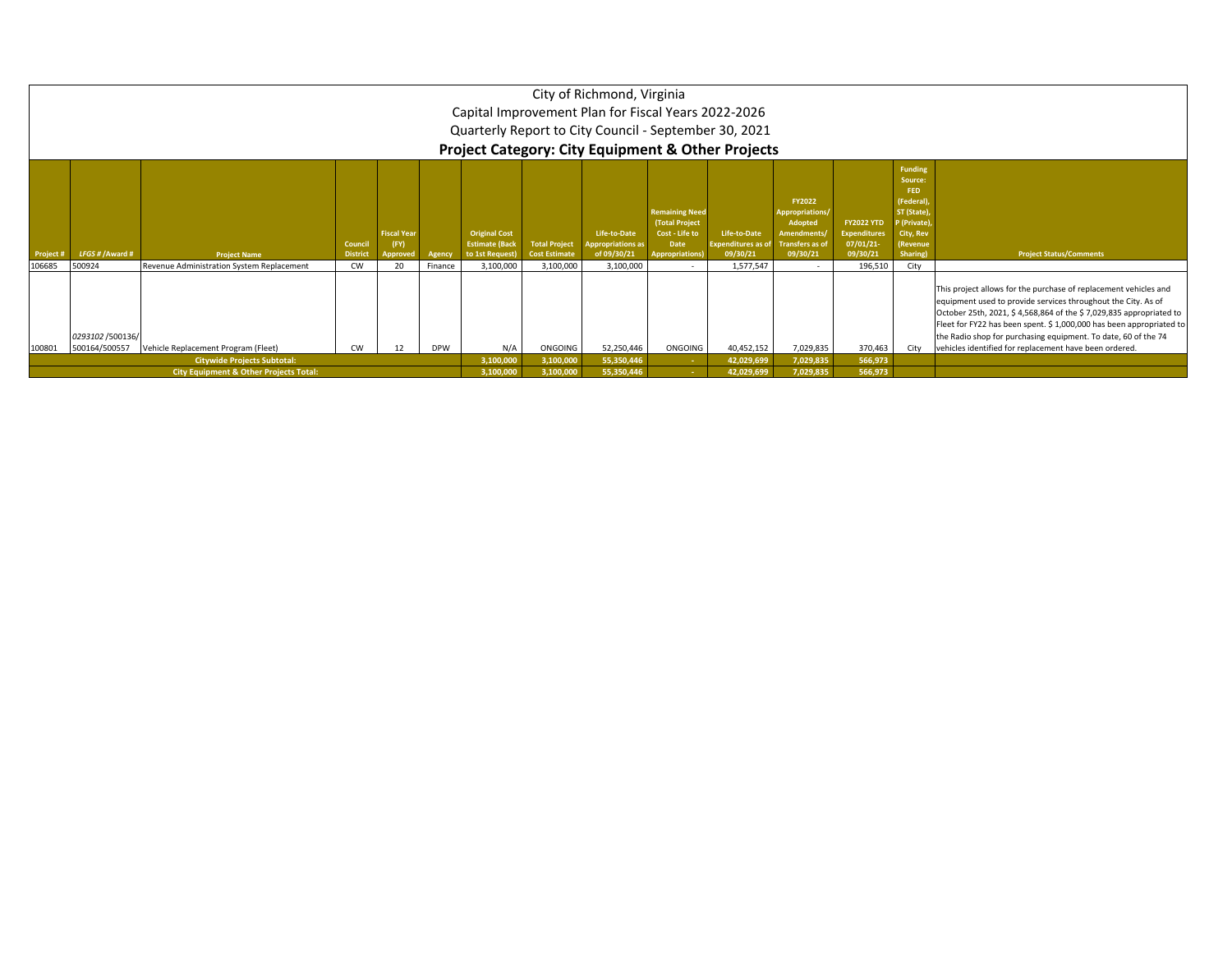|           | City of Richmond, Virginia                            |                                        |                 |                    |            |                 |                          |                                    |                        |                           |                        |                     |                              |                                                                                                  |  |
|-----------|-------------------------------------------------------|----------------------------------------|-----------------|--------------------|------------|-----------------|--------------------------|------------------------------------|------------------------|---------------------------|------------------------|---------------------|------------------------------|--------------------------------------------------------------------------------------------------|--|
|           | Capital Improvement Plan for Fiscal Years 2022-2026   |                                        |                 |                    |            |                 |                          |                                    |                        |                           |                        |                     |                              |                                                                                                  |  |
|           | Quarterly Report to City Council - September 30, 2021 |                                        |                 |                    |            |                 |                          |                                    |                        |                           |                        |                     |                              |                                                                                                  |  |
|           |                                                       |                                        |                 |                    |            |                 |                          |                                    |                        |                           |                        |                     |                              |                                                                                                  |  |
|           |                                                       |                                        |                 |                    |            |                 |                          | <b>Project Category: Utilities</b> |                        |                           |                        |                     |                              |                                                                                                  |  |
|           |                                                       |                                        |                 |                    |            |                 |                          |                                    |                        |                           |                        |                     |                              |                                                                                                  |  |
|           |                                                       |                                        |                 |                    |            | Original        |                          |                                    |                        |                           | FY2022                 |                     | Source: FED<br>(Federal), ST |                                                                                                  |  |
|           |                                                       |                                        |                 |                    |            | Cost            |                          |                                    |                        |                           | <b>Appropriations</b>  |                     | (State). P                   |                                                                                                  |  |
|           |                                                       |                                        |                 |                    |            | <b>Estimate</b> |                          |                                    | <b>Remaining Need</b>  |                           | <b>Adopted</b>         | <b>FY2022 YTD</b>   | (Private),                   |                                                                                                  |  |
|           |                                                       |                                        |                 | <b>Fiscal Year</b> |            | (Back to        |                          | Life-to-Date                       | (Total Project Cost    | Life-to-Date              | Amendments/            | <b>Expenditures</b> | City, Rev                    |                                                                                                  |  |
|           |                                                       |                                        | Council         | (FY)               |            | 1st             | <b>Total Project</b>     | Appropriations as of               | Life to Date           | <b>Expenditures as of</b> | <b>Transfers as of</b> | 07/01/21            | (Revenue                     |                                                                                                  |  |
| Project # | LFGS # / Award #                                      | <b>Project Name</b>                    | <b>District</b> | Approved           | Agency     | Request)        | <b>Cost Estimate</b>     | 09/30/21                           | <b>Appropriations)</b> | 09/30/21                  | 09/30/21               | 09/30/21            | Sharing)                     | <b>Project Status/Comments</b>                                                                   |  |
| 101687    | 291C021/500368                                        | Fan District Lighting                  | $\overline{2}$  | 12                 | DPU        | N/A             | ONGOING                  | 1.669.900                          | ONGOING                | 1.669.900                 | $\sim$                 | $\sim$              | City                         |                                                                                                  |  |
|           |                                                       | <b>Second District Total:</b>          |                 |                    |            |                 | ۰.                       | 1.669.900                          | . .                    | 1.669.900                 | <b>Section</b>         | <b>Contract</b>     |                              |                                                                                                  |  |
| Multiple  | 9741603 /500090                                       | Street Lighting - Special              | CW              |                    | <b>DPU</b> | N/A             | ONGOING                  | 13.650.525                         | ONGOING                | 11.817.885                | $\sim$                 | 67.010              | City                         |                                                                                                  |  |
| Multiple  | 9741602 /500087/500088/500089/500659                  | Street Lighting - General              | CW              |                    | DPU        | N/A             | ONGOING                  | 36,162,390                         | ONGOING                | 28,112,670                | 300,000                | 128,439             | City                         | Infrastructure improvements to replace aging street light and electrical distribution assets.    |  |
| 106056    | 500884                                                | Street Lighting - LED Conversion       | CW              | 18                 | DPU        | N/A             | ONGOING                  | 3.920.203                          | ONGOING                | 3.162.770                 | 800,000                | 1.242.304           | City                         | Infrastructure improvements to replace HPS street lights with efficient LED lights.              |  |
|           |                                                       | <b>Citywide Projects Subtotal:</b>     |                 |                    |            |                 |                          | 53.733.118                         | <b>COL</b>             | 43.093.324                | 1.100.000              | 1.437.753           |                              |                                                                                                  |  |
|           | 1402                                                  | <b>Gas Utility New Business</b>        | CW              |                    | DPU        |                 | $\sim$                   | 332.675.207                        |                        | 264.356.759               | 500,000                | 2,370,269           |                              | Infrastructure improvements to support new natural gas sales.                                    |  |
|           | 1403                                                  | Gas Utility System Replacement         | CW              |                    | DPU        |                 | $\sim$                   | 451.898.319                        |                        | 383.826.931               | 17,355,000             | 4,736,784           |                              | Infrastructure improvements to replace aging natual gas distribution assets.                     |  |
|           | 1502                                                  | Water Distribution System Improvements | CW              |                    | DPU        |                 | $\sim$                   | 280,798,907                        |                        | 238,457,870               | 22,046,000             | 5.049.477           |                              | Infrastructure improvements to replace aging water distribution assets.                          |  |
|           | 1503                                                  | Water Transmission Main Improvements   | CW              |                    | DPU        |                 | $\overline{\phantom{a}}$ | 132.596.169                        |                        | 63.991.995                |                        | 689.864             |                              | Infrastructure improvements to replace aging water transmission assets                           |  |
|           | 1590                                                  | Water Plant and Pumping Improvements   | CW              |                    | DPU        |                 | $\overline{\phantom{a}}$ | 424.434.175                        |                        | 254.099.986               | 9,458,000              | 1.355.202           |                              | Infrastructure improvements to replace aging water plant and pumping assets.                     |  |
|           |                                                       |                                        |                 |                    |            |                 |                          |                                    |                        |                           |                        |                     |                              |                                                                                                  |  |
|           | 1940                                                  | Stormwater Facilities Improvements     | CW              |                    | <b>DPU</b> |                 |                          | 97.186.665                         |                        | 63.070.154                | 8,737,280              | 2.404.453           |                              | Infrastructure improvements to improve stormwater management or replace aging stormwater assets. |  |
|           | 1701                                                  | <b>Wastewater Treatment</b>            | CW              |                    | DPU        |                 | $\sim$                   | 235.992.499                        |                        | 172,128,287               | 17,099,000             | 809.173             |                              | Infrastructure improvements to replace aging wastewater plant and pumping assets.                |  |
|           | 1780                                                  | City Floodwall                         |                 |                    | DPU        |                 | $\sim$                   | 2.216.000                          |                        | $\sim$                    | $\sim$                 | $\sim$              |                              | Infrastructure improvements to replace aging floodwall assets.                                   |  |
|           | 1760                                                  | Wastewater Sanitary Sewer Upgrades     | CW              |                    | DPU        |                 | $\sim$                   | 442.606.574                        |                        | 306.792.520               | 45.899.000             | 7.689.834           |                              | Infrastructure improvements to replace aging sanitary sewer assets.                              |  |
|           |                                                       |                                        |                 |                    |            |                 |                          |                                    |                        |                           |                        |                     |                              | Infrastructure improvements to reduce combined sewer overflows or replace aging combined sewer   |  |
|           | 1750                                                  | Wastewater Combined Sewer Overflow     | CW              |                    | DPU        |                 |                          | 316.127.760                        |                        | 222.052.540               | 1.344.000              | 3.778.501           |                              | overflow prevention assets.                                                                      |  |
|           |                                                       | <b>Public Utilities Total:</b>         |                 |                    |            |                 |                          | 2.716.532.275                      |                        | 1.968.777.043             | 122.438.280            | 28,883,556          |                              |                                                                                                  |  |
|           |                                                       | STORMWATER PROJECT DETAIL              |                 |                    |            |                 |                          |                                    |                        |                           |                        |                     |                              |                                                                                                  |  |
|           | 1940                                                  | <b>Emergency CIP projects</b>          | CW              | 11                 | DPU        |                 |                          | 7.616.192                          |                        | 9.427.092                 | 1.000.000              | 427.196             |                              | Unplanned infrastructure improvements to replace aging stormwater assets.                        |  |
|           |                                                       |                                        |                 |                    |            |                 |                          |                                    |                        |                           |                        |                     |                              | Planned infrastructure improvements to improve stormwater management or replace aging stormwater |  |
|           | 1940                                                  | Other Citywide Drainage projects       | CW              | 11                 | DPU        |                 | $\overline{\phantom{a}}$ | 84,070,473                         |                        | 49,523,553                | 7,737,280              | 1,977,257           |                              | assets                                                                                           |  |
| 105106    | 1940                                                  | Stormwater Service Vehicles            |                 |                    | DPU        |                 |                          | 5.500.000                          |                        | 4.119.509                 |                        | $\sim$              |                              | Replacement of stormwater service vehicles and equipment                                         |  |
|           |                                                       | <b>Stormwater Project Total:</b>       |                 |                    |            |                 |                          | 97.186.665                         |                        | 63.070.154                | 8.737.280              | 2.404.453           |                              |                                                                                                  |  |